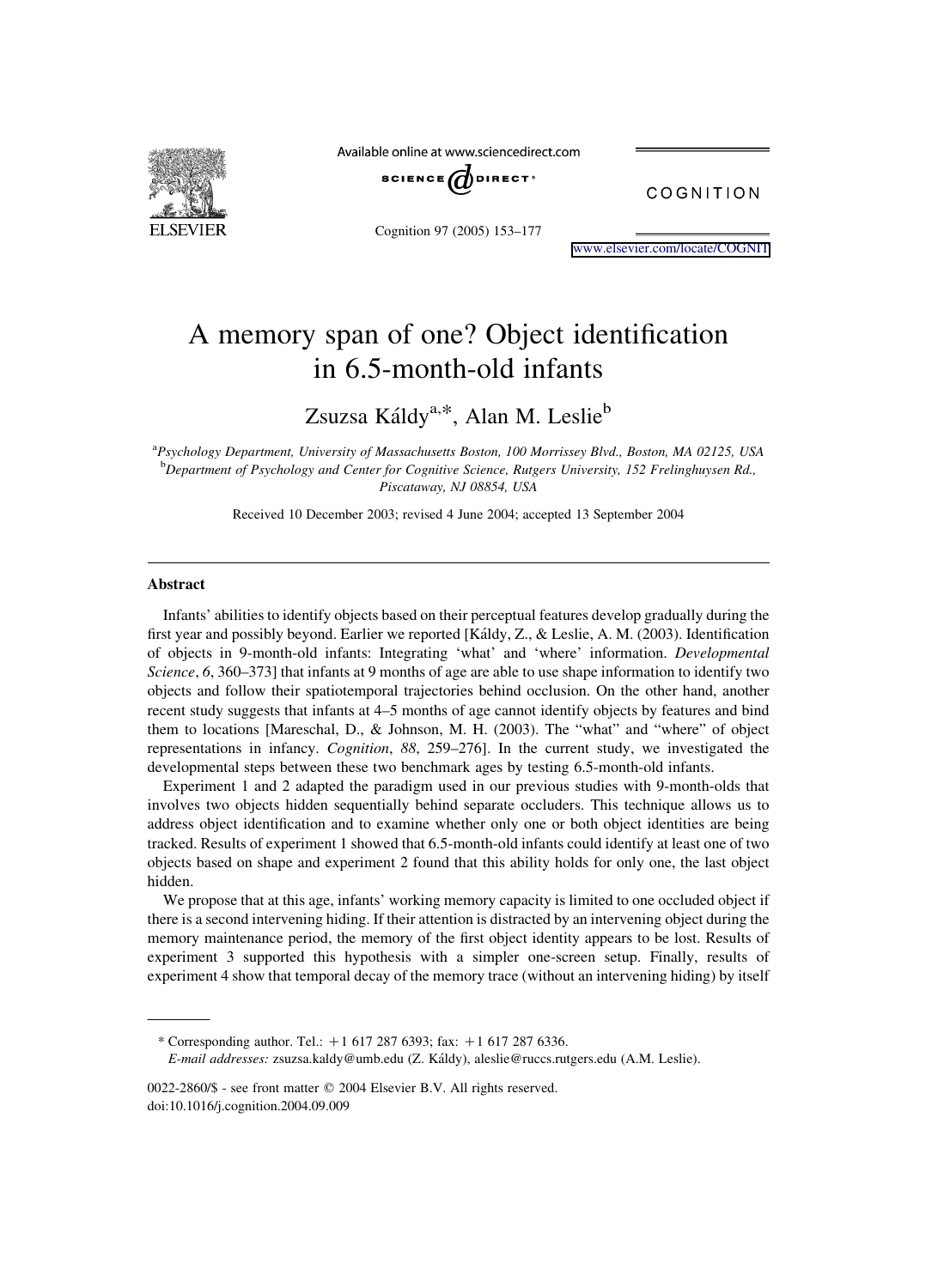cannot explain the observed pattern of results. Taken together, our findings suggest that at six months of age infants can store but a single object representation with bound shape information, most likely in the ventral stream. The memory span of one may be due to immaturity of the neural structures underlying working memory such that intervening items overwrite the existing storage.  $© 2004 Elsevier B.V. All rights reserved.$ 

Keywords: Infant; Object identification; Shape; Serial task; Working memory

#### 1. Introduction

Research in the past two decades has revealed that human infants demonstrate significant competence in regard to the physical world early on. Infants assume that objects are solid, bounded, spatiotemporally unique entities [\(Baillargeon,](#page-22-0) 1986, 1987; Baillargeon, Spelke, & [Wasserman,](#page-22-0) 1985; [Spelke,](#page-23-0) 1988, 1994; Spelke, [Breinlinger,](#page-23-0) [Macomber,](#page-23-0) & Jacobson, 1992); they appreciate object numerosity [\(Wynn,](#page-24-0) 1992); and they recognize the causal roles of objects in actions (Leslie & [Keeble,](#page-23-0) 1987). On the other hand, infants also show some remarkable limitations in using perceptual features to individuate and identify objects (Simon, Hespos, & Rochat, 1995; [Tremoulet,](#page-23-0) Leslie, & Hall, 2000; Wilcox & [Baillargeon,](#page-23-0) 1998; Xu & Carey, 1996). Here we investigate object identification in young, 6.5-month-old infants, at which age evidence for this ability is relatively sparse.

## 1.1. Individuation versus identification of objects

Leslie, Xu, [Tremoulet,](#page-23-0) and Scholl (1998), drawing upon the literature on adult attention, introduced to infancy researchers a distinction between the individuation and identification of objects. Individuation refers to the detection of a novel object and the resulting establishment of an object representation (OR). Detection of further objects results in the establishment of additional OR's. Identification, on the other hand, requires the further step, following individuation, of entering information into an already established OR. Unless information is entered into, or 'bound' to, the OR, such information will not be available later for determining the identity of that object.

Gratch and his colleagues in the seventies were among the first to study object identification in infants (Gratch, 1976; [LeCompte](#page-23-0) & Gratch, 1972; Saal, 1976). He highlighted the problem as "whether what we see now was different, similar or the same as what we once saw and, comparably, will be the same, similar or different from what we will see" [\(Gratch,](#page-23-0) 1976, p. 173). In a typical experiment, they would first hide a particular toy in a box and let the infant find it. After a few such trials, a trick followed: after hiding the original toy, as usual, infants when searching actually found a different toy in the box. The experimenters scored the infant's reactions to the new object (puzzlement, search) on an ordinal scale. In the Saal [\(1976\)](#page-23-0) study, a complex featural difference was contrasted with a single featural (color) difference. She found that there is a noticeable change in infants' behavior between 6 and 9 month, regardless of the nature of the difference between the old and the new toy: 9-month-olds, but not 6-month-olds reacted with mild puzzlement.

Unfortunately, these early studies by Gratch and his colleagues had some methodological flaws. First, infants were not systematically familiarized to the features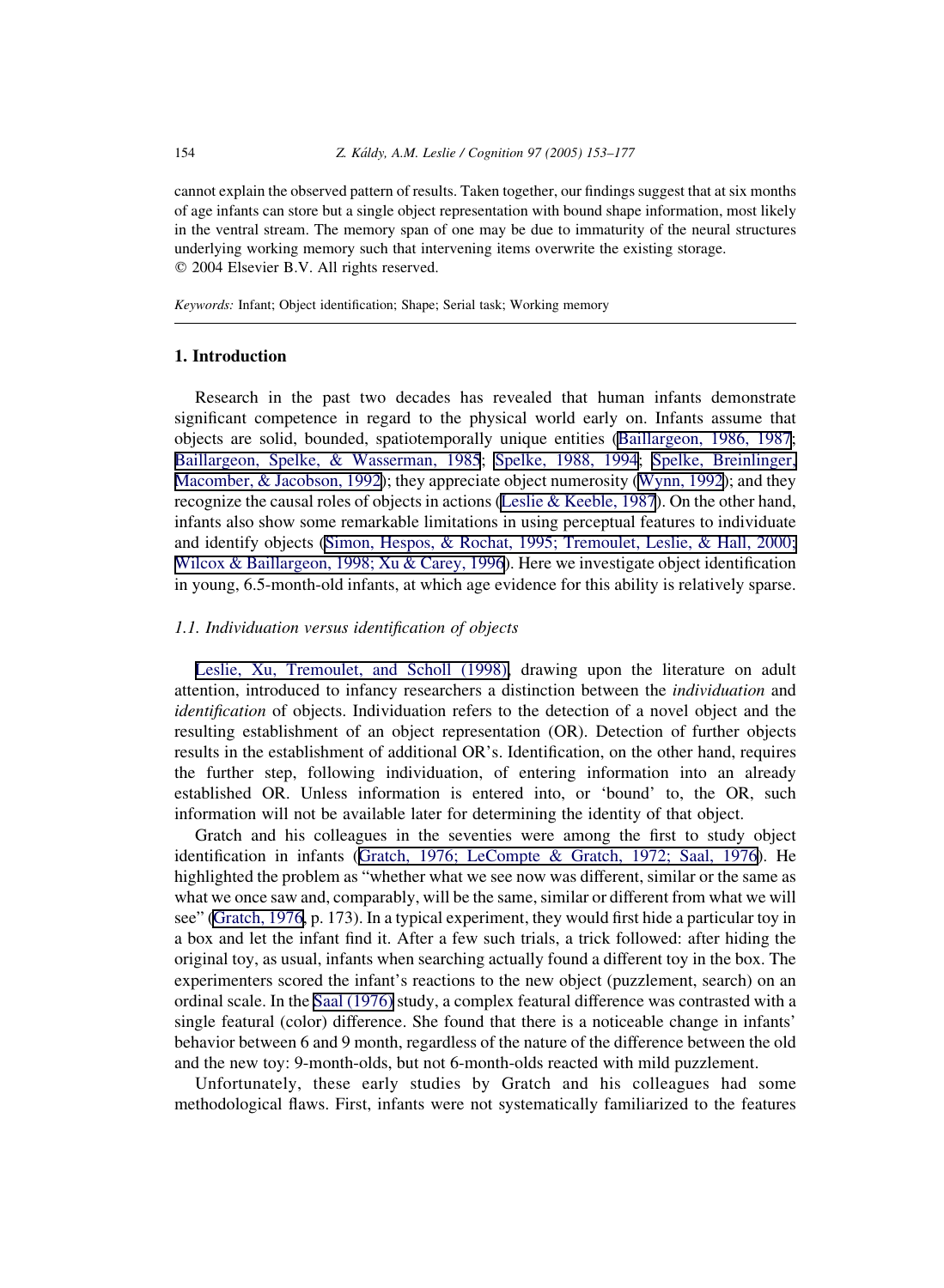of the new toy before the trick, and because of this, they could have reacted simply to the novelty of the features as such rather than to a violation of object identity as such. In other words, infants might react to novelty at a level lower than the object representation (see [Tremoulet](#page-24-0) et al., 2000 for further discussion). Secondly, measuring puzzlement and search as dependent variables in young infants likely underestimates their competence by neglecting other measures that may have revealed differences, notably, for the present purposes, looking-time measures. Indeed, Gratch remarks that "at younger ages [6 months], the infants would stare longer at the new toy than the old toy" ([Gratch,](#page-23-0) [1976,](#page-23-0) p. 172), but does not consider this serious evidence.

More recently, there have been several studies of object identification using looking times measures (Káldy & Leslie, 2003; Mareschal & Johnson, 2003; [Newcombe,](#page-23-0) [Huttenlocher,](#page-23-0) & Learmonth, 1999; Tremoulet et al., 2000; Wilcox & Schweinle, 2002). We review these below.

## 1.2. The role of perceptual differences in identification

There is an important issue regarding perceptual features that is often neglected in the developmental literature. This is the fact that features may be recognized yet not retained in working memory for later processing. In other words, infants may be able to discriminate two objects without being able to *remember* what that difference was later on. Researchers often ignore this principle and choose particular featural differences based only on the criterion that they should be above absolute perceptual thresholds. However, this criterion in itself does not guarantee positive results in a paradigm that requires an infant to retain the knowledge of this difference over time.

Moreover, even if a particular experiment yields positive results—pointing to successful identification of objects—to what aspect of perceptual difference between the objects should this success be attributed? With a few exceptions (Káldy  $&$  [Leslie,](#page-23-0) 2003; color differences: Saal, 1976; Santos, [Sulkowski,](#page-23-0) Spaepen, & Hauser, 2002; Tremoulet et al., 2000; Wilcox, [1999\)](#page-23-0), most studies in the infant object memory literature ([Bonatti,](#page-23-0) Frot, Zangl, & Mehler, 2002; LeCompte & Gratch, 1972; [Newcombe](#page-23-0) et al., 1999; Needham, 2001; [Simon](#page-24-0) et al., 1995; Wilcox & [Schweinle,](#page-24-0) 2002; Xu & Carey, 1996) have used complex featural differences that exist between more or less randomly chosen toys—differences which are difficult to quantify psychophysically. In these cases, it is often difficult, if not impossible, to generalize these results to other stimuli: Would the same pattern of results hold with two different choices of toys? Which perceptual feature dimension did the infants rely on, color, spatial frequency (texture), contrast or 3D shape? Without the exact knowledge of relative perceptual thresholds and discriminability, the best way to proceed is to use perceptually simple and carefully controlled stimuli. In the present study, as in Káldy and Leslie [\(2003\);](#page-23-0) [Tremoulet](#page-23-0) et al. (2000), target objects had simple geometrical shapes (triangles and circles) and both objects and other props were uniformly colored.

# 1.3. Age of onset of identification by feature and location

A few studies have recently looked at identification by feature and location in young infants. [Newcombe](#page-23-0) et al. (1999) have shown that 5-month-old infants were able to encode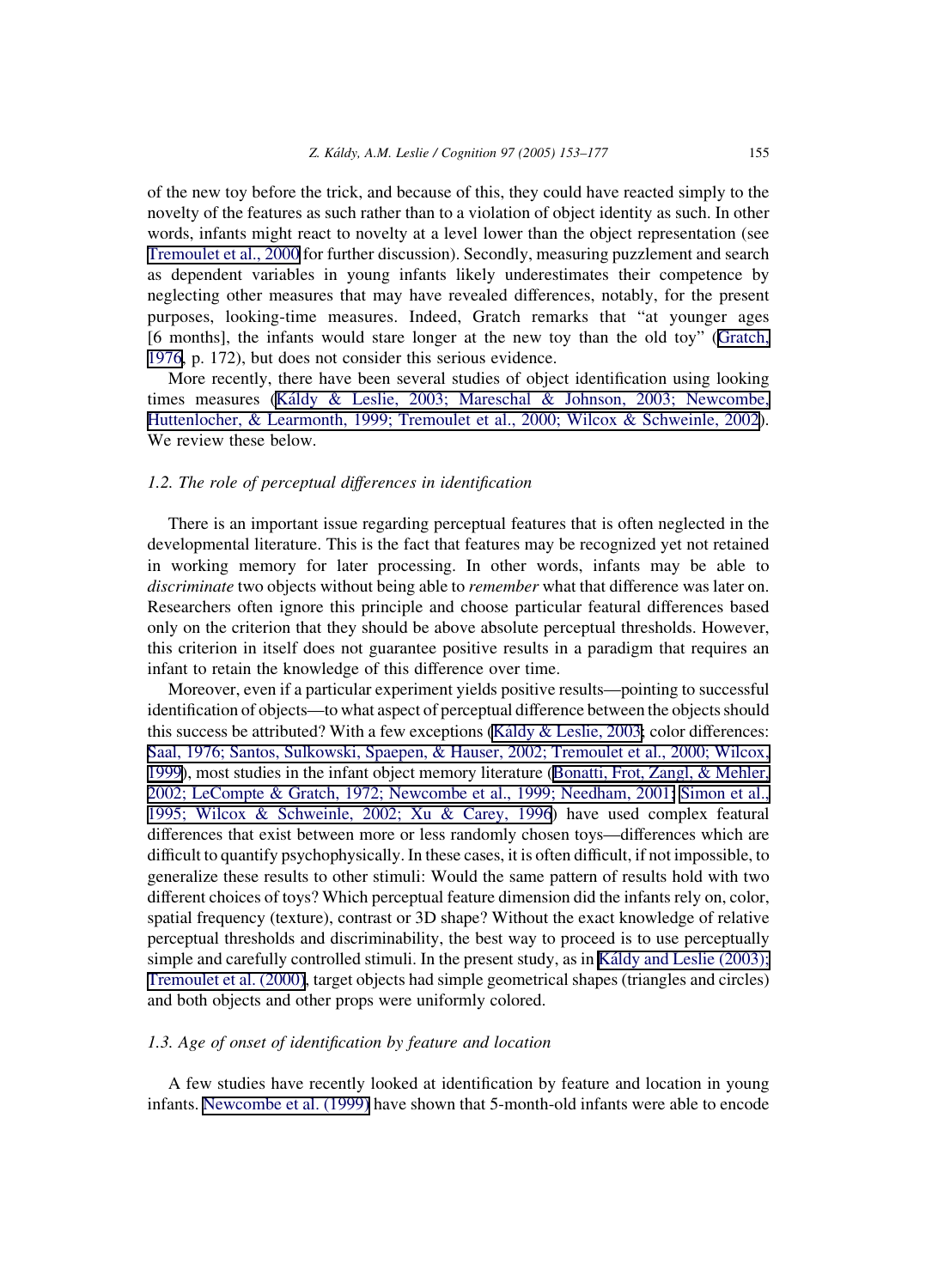object locations. However, the infants did not seem to be able to identify objects by feature. They looked longer when they saw a previously hidden object being dug out from a different location in a sandbox, but they did not react when the experimenter hid two different toys and then retrieved each of them from the wrong location (that is, where the other object was hidden). However, young infants probably have little prior experience with burying and retrieving objects in sand.

Another recent study by [Mareschal](#page-23-0) and Johnson (2003) tested visual working memory capacities of even younger, 4-month-old infants. In an ingenuous design, they used two types of stimuli: faces and asterisks that were assumed to selectively activate the ventral ("what") visual stream, and manipulable toys that were chosen to selectively activate the dorsal ("where" or "how") visual stream. The experimental setup was very similar to Káldy and [Leslie's](#page-23-0) (2003) paradigm: infants saw two objects hidden sequentially behind two separate screens. Infants in their experiments reacted to a featural violation with the first type of stimuli (faces and asterisks) and to a location violation with the second type of stimuli (manipulable toys), but not vice versa; in neither case did they react to a violation of the features bound to particular locations. Mareschal and Johnson interpreted these findings as showing the early segregation of the dorsal and the ventral visual streams.

Leslie et al. [\(1998\)](#page-23-0) proposed that dorsal and ventral systems of object perception were segregated early in infancy, becoming integrated only after 10 months of age, and Mareschal and Johnson's results are consistent with this picture. However two cautionary points should be made. First, studying dorsal representations is especially difficult, because their lifetime is only a few seconds, and they only function during that period when they are required for the online control of actions. Hu and [Goodale](#page-23-0) (2000) found that in adults, this functional period is less than 5 s, and if the delay between perception and action is longer than that, then actions will be driven by ventral representations.<sup>1</sup> Even more importantly, a recent paper by [Westwood](#page-24-0) and Goodale (2003) points out that adult dorsal representations are engaged for the control of action only *after* an action is cued, and only if the target remains visible. In Mareschal and Johnson's study, the first hidden object was covered for over 10 s, while the second object was hidden for about 5 s. Therefore, it is doubtful that the images of manipulable toys could have activated dorsal representations in infants.

Second, putting aside timing concerns, Mareschal and Johnson's study omitted an important condition for their argument. Whereas there is independent evidence to support the ventral nature of face perception, it remains to be shown that the asterisk stimuli were processed ventrally by their infants. Faces may be a special case, but the asterisks might have looked like toys to the infants and they may have represented them as manipulable. To rule this out, one group of infants might have played with asterisk-shaped objects along with the other toys before the test. Only if the results for these infants show that they remembered the location, but not the features of the asterisks, could we be sure that the original non-manipulated asterisk infants in fact relied on ventral representations.

 $<sup>1</sup>$  Comparative studies of infant and adult processing speed are rare, but one recent study suggests that response</sup> latencies in the visual system in infants are longer than in adults [\(Crognale,](#page-23-0) 2002).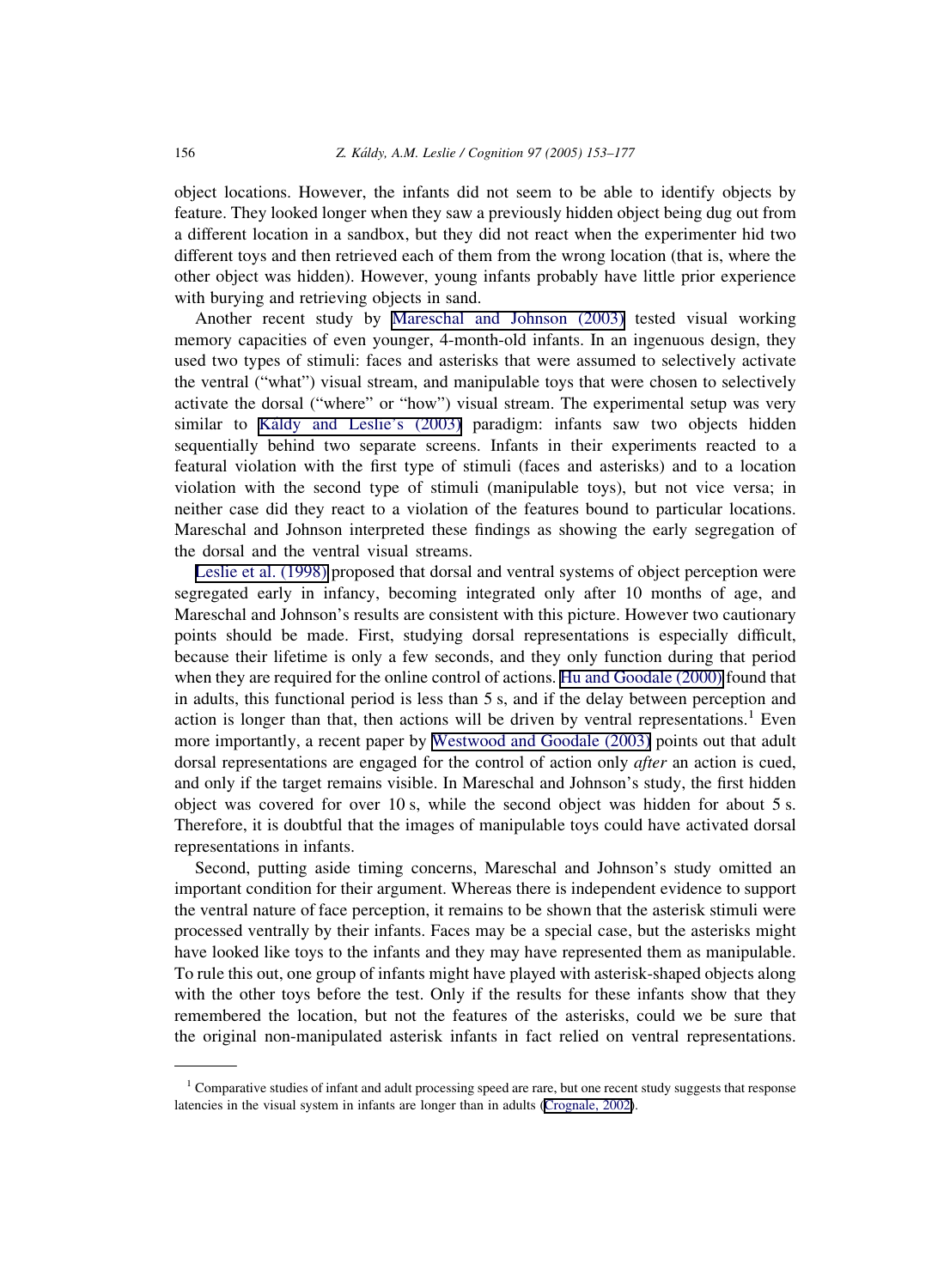The question of the development of ventral-dorsal integration remains open despite these suggestive findings.

In a study by Wilcox and [Schweinle](#page-24-0) (2002), 5.5-month-old infants saw a two-screen display, where one object (an egg) disappeared behind one screen, and another object (a column) appeared from behind an adjacent screen. The screens were then dropped, and either an egg or a column was revealed behind the first screen. Infants reacted to the unexpected identity in this paradigm. However, they did not look longer in a modified experimental scenario when a third object (a triangle) was revealed behind the first screen. Taken together, these results showed that infants remembered that "there were two different objects", but not that "there was an egg and a column". Infants at this age then do not appear to bind sufficient information to make a positive identification possible.

We have been studying how and when infants become capable of identifying objects based on different featural dimensions (e.g. by shape). In our usual paradigm, we familiarize infants with a triangle and a disk, displaying each, one at a time, drawn from and returned behind a screen (That is, the two objects are never presented simultaneously). Then in the test (unexpected condition), the screen is removed to reveal either two disks or two triangles. With this paradigm, it is not until 12 months of age that the first evidence for identification of objects by shape with sequential presentation has been obtained [\(Tremoulet](#page-24-0) et al., 2000). In this study, 12-month-old infants looked significantly longer at the two objects with identical shapes than in a control condition where the screen revealed the expected disk and triangle. This implies that these infants expected not simply two things, but expected exactly one of the things to be a disk and the other to be a triangle. However, it is important to point out that the Tremoulet et al. study has also demonstrated that identification capabilities at this age are still limited: infants at the same age could not identify objects by color in the same paradigm.

Káldy and Leslie [\(2003\)](#page-23-0) presented evidence using a two-screen paradigm that 9-month-old infants are able to identify objects by shape and location. Infants were first familiarized to two objects, a triangle and a disk, that appeared on alternate sides from trial to trial. In test trials, they were hidden sequentially behind two screens. Nine-month-old infants looked significantly longer when both screens were removed to reveal the same two objects in switched positions. Because the sidedness of the shapes was swapped from trial to trial, the infants were forced to track the locations of the objects on a trial-to-trial basis. Only then could they notice whether the shapes were in the wrong location on a given trial. This shows infants bound shape information to the correct object representations respectively and did not simply associate shapes with scene locations more generally. They are therefore tracking what object went where.

## 1.4. The beauty of two screens

In multiple object experiments, the question of whether infants attend to all of the objects or just to one of them is seldom addressed. This is particularly relevant in identification experiments. For example, when the identities of two objects hidden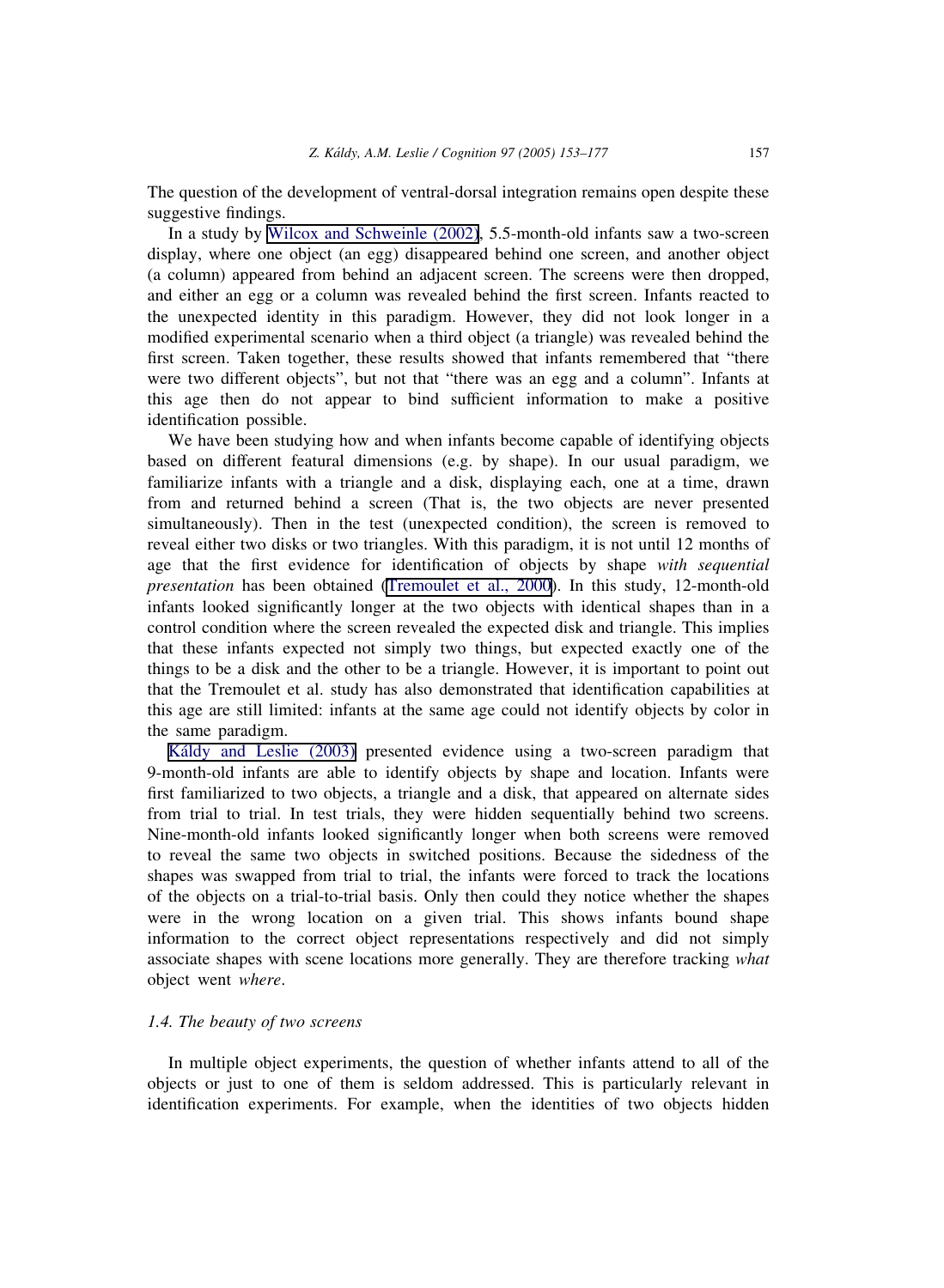behind a single screen both change, infants might look longer because they notice the change in only one of the objects—the one they happened to be tracking. When the identity of only one of two objects is changed, infants might look longer because they were tracking both objects but also because each infant was tracking only one of the objects. When the screen is removed, half the infants look longer because about half were tracking the object that happened to change. Sub-sampling by infants is a pressing problem if one is interested in the question of how many object identities infants at a given age can track. As far as we can see, there is no way to address the sub-sampling issue using a single screen.

Previous studies of identification, reviewed above, have not addressed the subsampling issue. Their results therefore only show that infants can identify at least one of two objects; but they do not show explicitly that infants identify two objects simultaneously. The exception to this is Káldy and Leslie [\(2003\)](#page-23-0) who compared results in a two-screen experiment where both screens were removed and both object identities were changed with a new experiment. In this new experiment only one of the screens was removed, namely, the one that hid the *first*-hidden object. For example, if the red triangle had moved behind the left screen and then the blue disk had moved behind the right screen, only the left screen would be removed. The features of this object have to be retained for a longer period during which attention is drawn away to the hiding of the second object. If infants represent the first-hidden object, then it is good evidence that they represent and remember both. Testing the identity change for only the first-hidden object, as opposed to the last-hidden object, provides the stronger test. Infants have to maintain the representation of the first-hidden object while attention is drawn away to an intervening object occlusion.

Kata and Leslie found that 9-month-olds still reacted to the identity change of the firsthidden object alone. Indeed, the effect size in this new experiment was larger than with the removal of both screens. Memory for this object survived the intervening occlusion. Taken together this is the first good evidence that infants can remember the identity of two objects simultaneously.

The aim of the present study was to investigate when and how working memory for object identity develops. What is the sequence of the developmental processes necessary for infants to track *what* object went *where*? How many object identities can young infants hold simultaneously in working memory? Can young infants' memory for the identity of one object survive attention to the occlusion of an intervening object? Results of [Newcombe](#page-23-0) et al. (1999) and Mareschal and Johnson (2003) suggest that object identification abilities are immature at 4–5 months of age; of Wilcox and [Schweinle](#page-24-0) [\(2002\)](#page-24-0) that they are still not robust at 5.5 months, while Ka´ldy and Leslie [\(2003\)](#page-23-0) have shown that memory for two simultaneous identities is well established by 9 months. Experiments 1 and 2 tested infants aged between these benchmark ages, with the same paradigm that was used by Káldy and Leslie [\(2003\)](#page-23-0). This paradigm facilitates individuation by using two spatially separated hiding locations and enables us to investigate identification by location. Finally, Experiments 3 and 4 used a simpler onescreen paradigm and provided evidence on the role of memory decay in the *absence* of an intervening object hiding.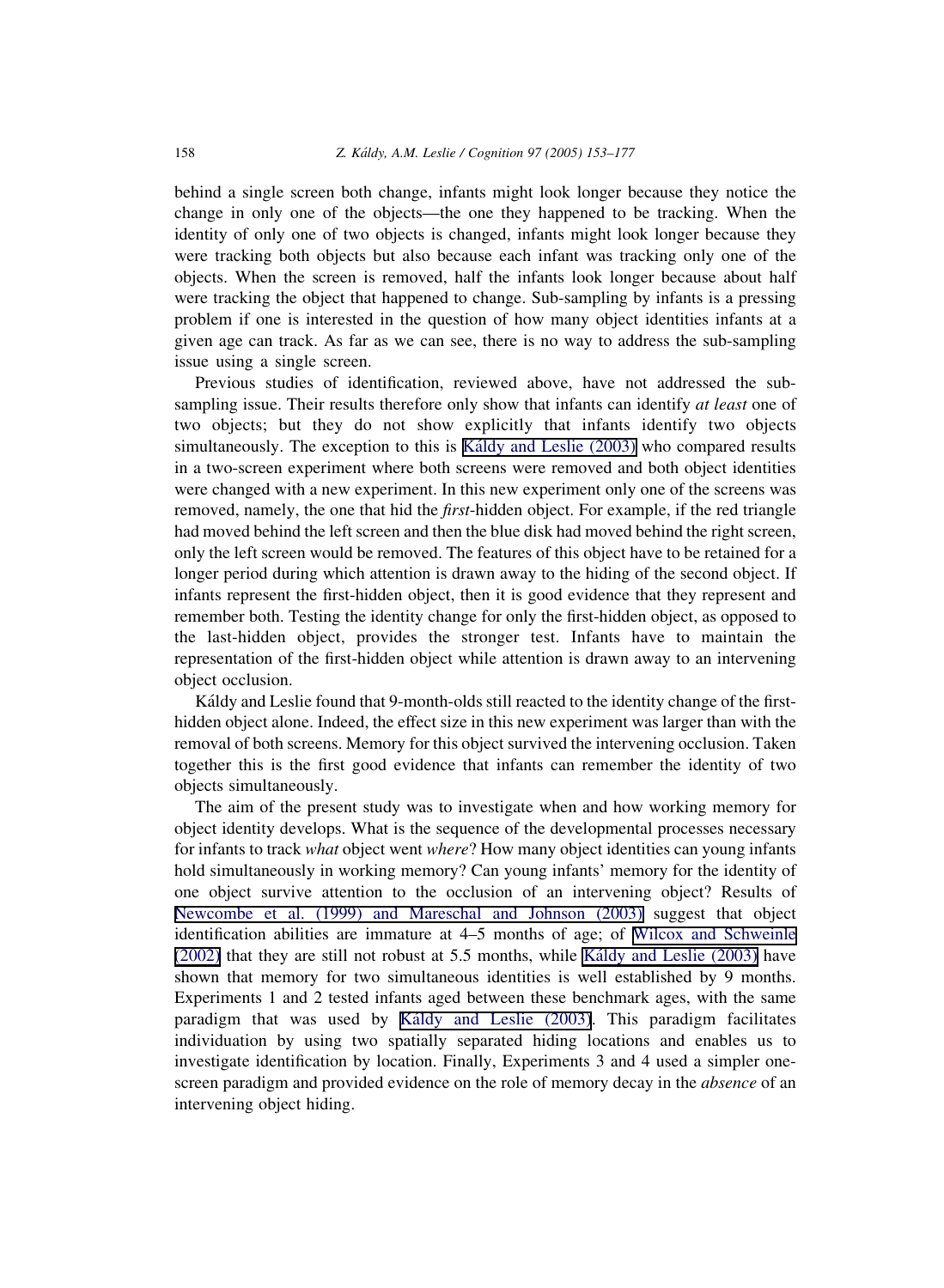## <span id="page-6-0"></span>2. Experiment 1: shape change with two screens (both screens removed)

## 2.1. Method

#### 2.1.1. Design

In order to explore 6.5-month-old infants' ability to identify objects by shape, infants were assigned randomly to one of two conditions: Shape change and No change (Control). All infants were familiarized to the same sequence of events, in which a red disk and a red triangle were placed in the middle of the stage. Each object was then moved to opposite sides of the stage (the right-hand object to the right side, and the left hand object to the left side, see Fig. 1). Crucially, the side that the two objects were presented on was alternated from trial to trial. This rules out responding by simply associating a shape feature with a side. These alternating trials are labeled Triangle/Disk (T/D) and Disk/Triangle (D/T) trials. Each familiarization trial lasted for about 21 s.

Alternating the objects' sidedness is crucial to the design because the question is whether infants can associate shape information with an object (that changes location) rather than with a fixed location. Therefore, by alternating locations between trials, a particular shape or color is associated equally with each location over the course of the experiment. Only by paying attention to the location of the object on a given trial could an infant expect a particular shape to be in a given location. This ensures that we test the binding of shape features.

Following four familiarization trials, all infants were given two test trials (see [Fig.](#page-7-0) 2a). Test trials began in the same way as familiarization trials with the objects placed in the middle of the stage. Now, however, two screens were also presented, one on each side of



Fig. 1. Familiarization events in Experiments 1 and 2. Each infant saw four familiarization events, during which the Disk-Triangle (D/T) trial alternated with its mirror image, the Triangle-Disk (T/D) trial, and where the side of the first object (left/right) was also counterbalanced.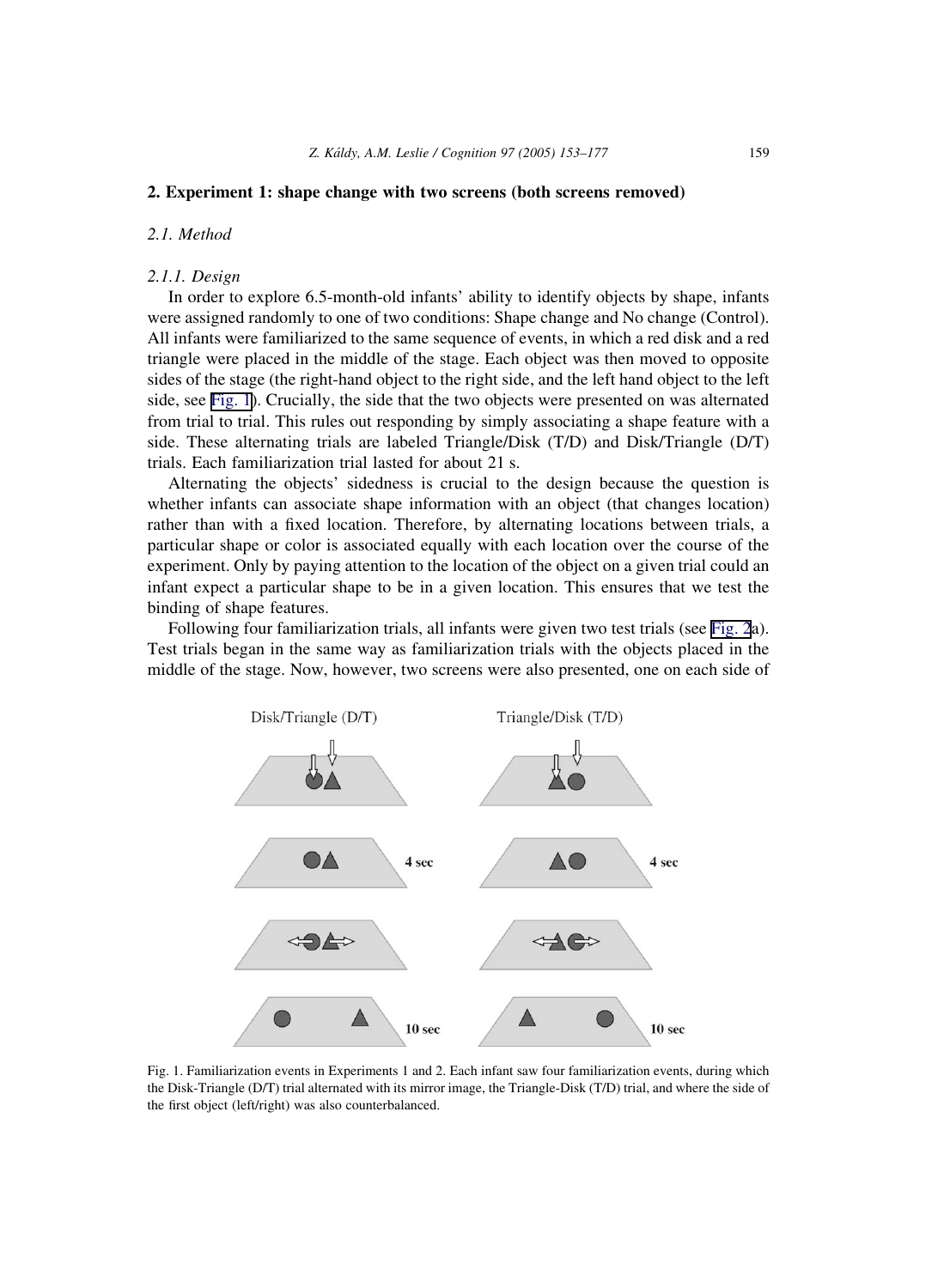<span id="page-7-0"></span>

Fig. 2. Test events in (a) Experiment 1 and (b) Experiment 2. Test outcomes defined conditions for different groups of subjects in a between-subjects design. After familiarization, each infant saw two test trials, during which Disk/Triangle (D/T) alternated with Triangle/Disk (T/D) trials. Here only D/T trials are shown.

the stage. As in familiarization trials, the objects were moved to opposite sides one after the other, but this time going behind their respective screens. The screens were then removed. The initial phase of the test trial (up to the moment when the screens were removed from view) lasted for about 15 s. At this point looking time was measured and recorded.

In the No change (Control) condition, the removal of the screens revealed the same two objects in their expected locations. In the Shape change condition, the screens revealed objects swapped between locations. In this case, for instance, if the red disk was moved behind the right-hand screen and the red triangle behind the left screen, then the right screen revealed a red triangle and the left screen a red disk. Fig. 2 illustrates test trial displays by condition. Again, crucially, as in the familiarization trials, the side of presentation of the objects alternated across test trials (T/D and D/T trials).

Two factors were counterbalanced across infants. First, the order of T/D and D/T test trials was counterbalanced, so that half the infants saw a D/T, then a T/D test trial,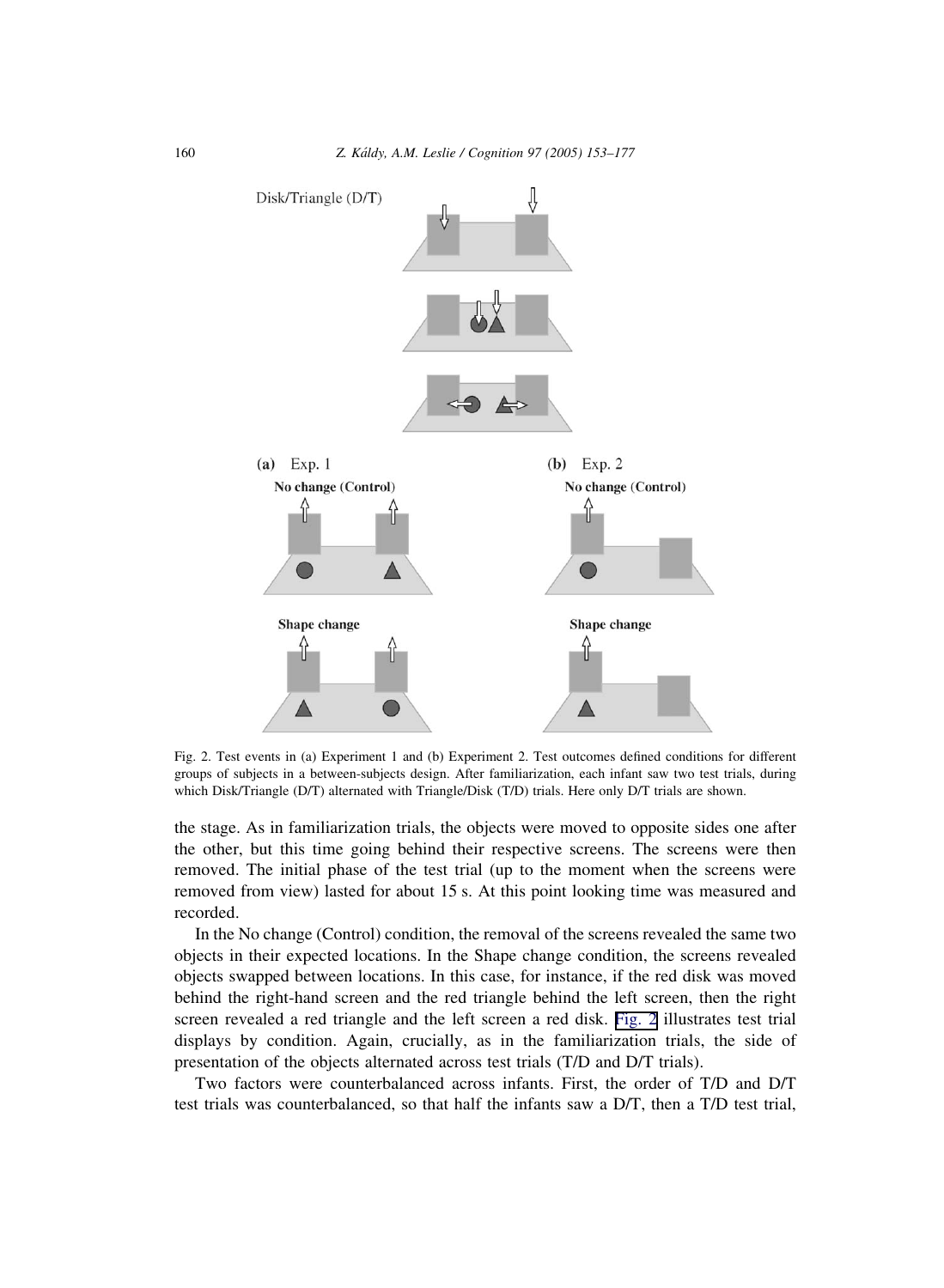and the other half saw a T/D, then a D/T trial. Second, the side of the object that was hidden first was counterbalanced.

## 2.1.2. Subjects

Twenty-four healthy, full-term infants (10 females, 14 males) participated in the study (age range: 6 months 0 days–6 months 30 days, mean age  $=6$  months 15 days,  $SD = 9.6$ ) days), with equal number of infants in the No change (Control) and the Shape change condition. Three additional infants were tested but were excluded from the study due to experimenter error (1) or fussiness (2). Parents were recruited via local birth announcements and mailing lists from the Central New Jersey area.

## 2.1.3. Apparatus

Infants sat on their parent's lap facing a white, three-sided stage that was 55 cm tall, 90 cm wide and 45 cm deep at approximately 100 cm distance. The floor of the stage was covered with light-blue contact paper. The room was dimly lit, and dark blue curtains separated the testing area from the rest of the room. Two 40 W lights illuminated the stage during the trials. A black felt curtain (55 cm $\times$ 90 cm) in front of the stage was lowered (thus revealing the stage) at the beginning and raised after the end of each trial (obscuring the stage).

#### 2.1.4. Stimuli and procedure

Red wooden triangles (base width $=10.5$  cm) and disks (diameter $=10.5$  cm) were used. The luminance of objects was 3.62 cd/m<sup>2</sup>. The objects subtended approximately 3° of visual angle at the viewing distance of the infant. The objects were 0.9 cm thick and were supported by heavy wooden blocks  $(2 \times 2 \times 3$  cm) affixed to their backs. Two white poster board screens (21 cm  $\times$  21 cm), which were covered with light purple construction paper, were also used. Each screen had a small (4 cm wide) supporting ledge that kept them in vertical position and also served as a hidden ledge to introduce/remove objects during the test trials.

Parents were instructed not to interact with their infants during the experiment and to close their eyes when the experimenter asked them to do so at the beginning of the test trials. The experimenter, who wore ivory-colored satin gloves and a bracelet on her right hand with four small bells on it, manipulated the objects from above. All infants were videotaped en face with a camera mounted above the stage, while another camera behind the subject recorded events on the stage. Both of these cameras were concealed, so only their lenses were visible. Video input from these cameras and audio input from a backstage microphone was sent to a mixer, a VCR, and finally to a monitor. The image on the monitor was horizontally split through a video-mixer, such that the top one-third showed a recording of the stage and the bottom two-thirds showed a head-and-shoulders view of the subject. An online observer, trained in recording infant looking times, watched this monitor with the stage view occluded and was thus blind to condition. The observer operated a two-button box connected to a computer; one button turned on the stage lights, the other button triggered timing circuits in the computer to record infant looking. The experimenter signaled when she was ready to begin a trial at which point the observer turned on the stage lights. When the experimenter removed the screens, she signaled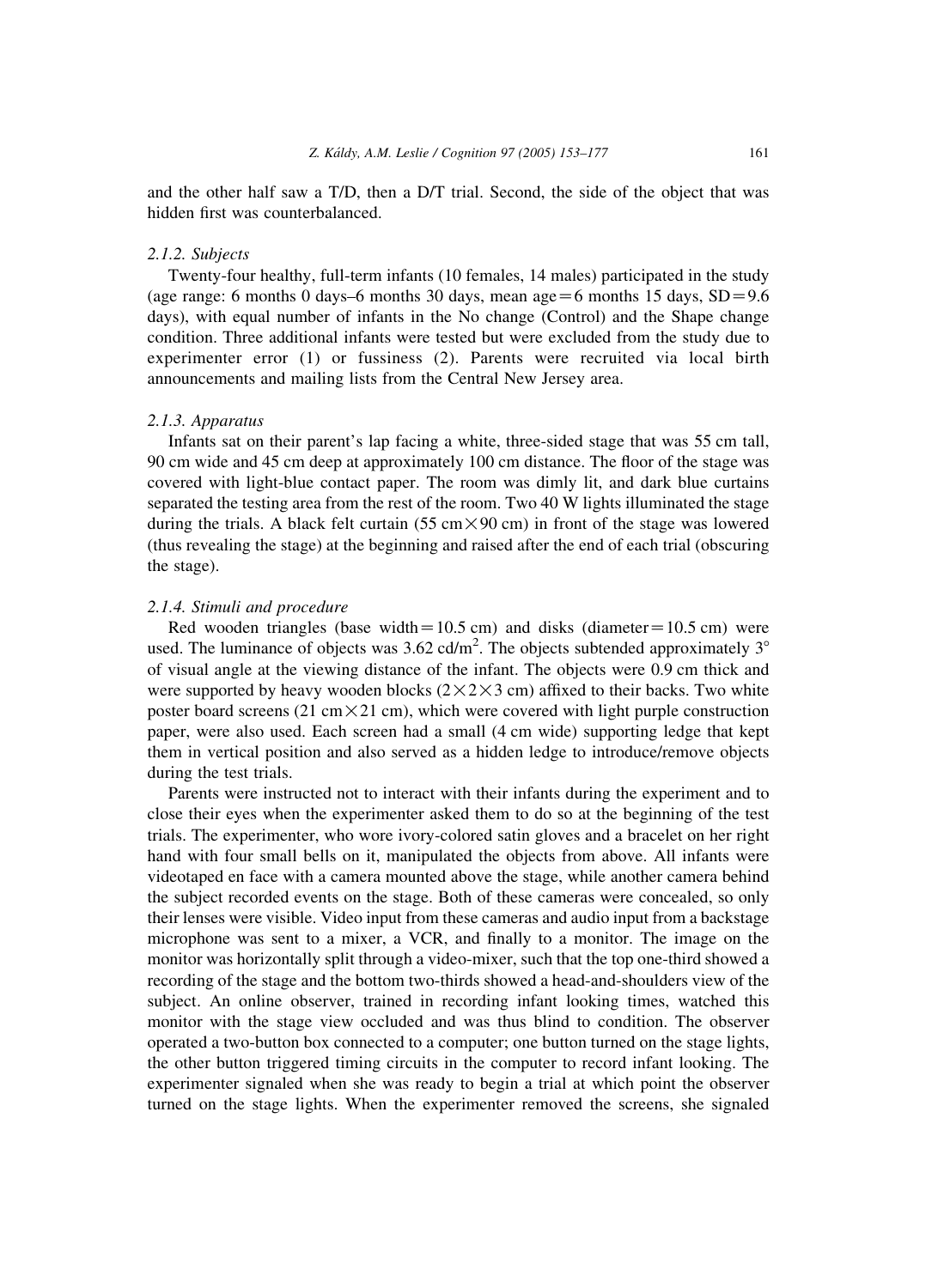the observer after which the observer would hold down the timing button whenever the infant appeared to look toward the stage. Whenever the infant appeared to look away from the stage, the observer released the button. The computer accumulated the looking time until the infant looked away for 2 s, at which point the computer turned off the stage lights, and recorded the accumulated looking time  $-2$  s.

All experimental sessions were recorded on videotape and later re-scored in the same way by a second observer, who was also blind to condition. Inter-observer agreement was automatically calculated by the computer. If inter-observer agreement between the online and the offline observer was lower than  $95\%$ ,<sup>2</sup> a third observer, also blind to condition, was used to break the tie (in approximately 10% of all cases).

2.1.4.1. Familiarization trials. Familiarization trials are illustrated in [Fig.](#page-6-0) 1. Two objects, a red triangle and a red disk, were used in all familiarization trials. Experiments started with an empty stage, and then a curtain was raised to hide the stage. Stage lights were then turned on, and the curtain was lowered to reveal the lit stage. Every time an object was brought in or was moved on the stage, the experimenter shook the hand that held the object to ring the bells around her wrist, and also tapped the objects twice on the stage floor to catch the infant's attention. The experimenter placed the first object (e.g. the disk) on the stage in a position where the center of the object was 7 cm from the midline of the stage either to the left or to the right. Then she placed the second object (in this case, the triangle) with its center 7 cm away from the midline of the stage in the opposite direction. For exposition, we will call this arrangement objects in close position. The objects remained in close position for 4 s, and then in the order of their appearance, they were moved 22.5 cm in the direction of the wall that was closer to them (in example mentioned above, first the disk moved to the right, then the triangle moved to the left). This arrangement will be called far position. The objects remained in this far position for 10 s.<sup>3</sup> The trial ended by raising the curtain.

The sequence in which the object that appeared on the stage first was the disk was termed the Disk/ Triangle sequence (D/T) (see [Fig.](#page-6-0) 1). During the familiarization trials, this sequence was alternated with its mirror image, the Triangle/Disk sequence (T/D), where the triangle was the object that appeared first. Subjects watched four successive familiarization trials. D/T and T/D sequences and the side at which the first object was placed (left/right) were counterbalanced across these trials.

2.1.4.2. Test trials. Test trials started immediately after familiarization trials and are illustrated in [Fig.](#page-7-0) 2a. Test trials started by placing the screens one-by-one into far positions. In this arrangement, the edge of each screen was 5 cm away from its adjacent

<sup>&</sup>lt;sup>2</sup> Let's designate Observer A's times in Trial 1 and 2 with  $a_1$  and  $a_2$ , Observer B's times with  $b_1$  and  $b_2$ , respectively. The formula for calculating inter-observer agreement (IOA) is:  $IOA=1-(a_1-b_1)+$  $(a_2 - b_2)/a_1 + a_2$ .<br><sup>3</sup> Familiarization and test trials were identical to those described in Káldy and Leslie (2003), Experiment 1, No

change (Control) and Shape change conditions, with one exception. Pilot studies showed that static displays engaged the younger infants' attention less. For this reason, the duration of the final, static phase of the familiarization trials was shortened from 15 to 10 s.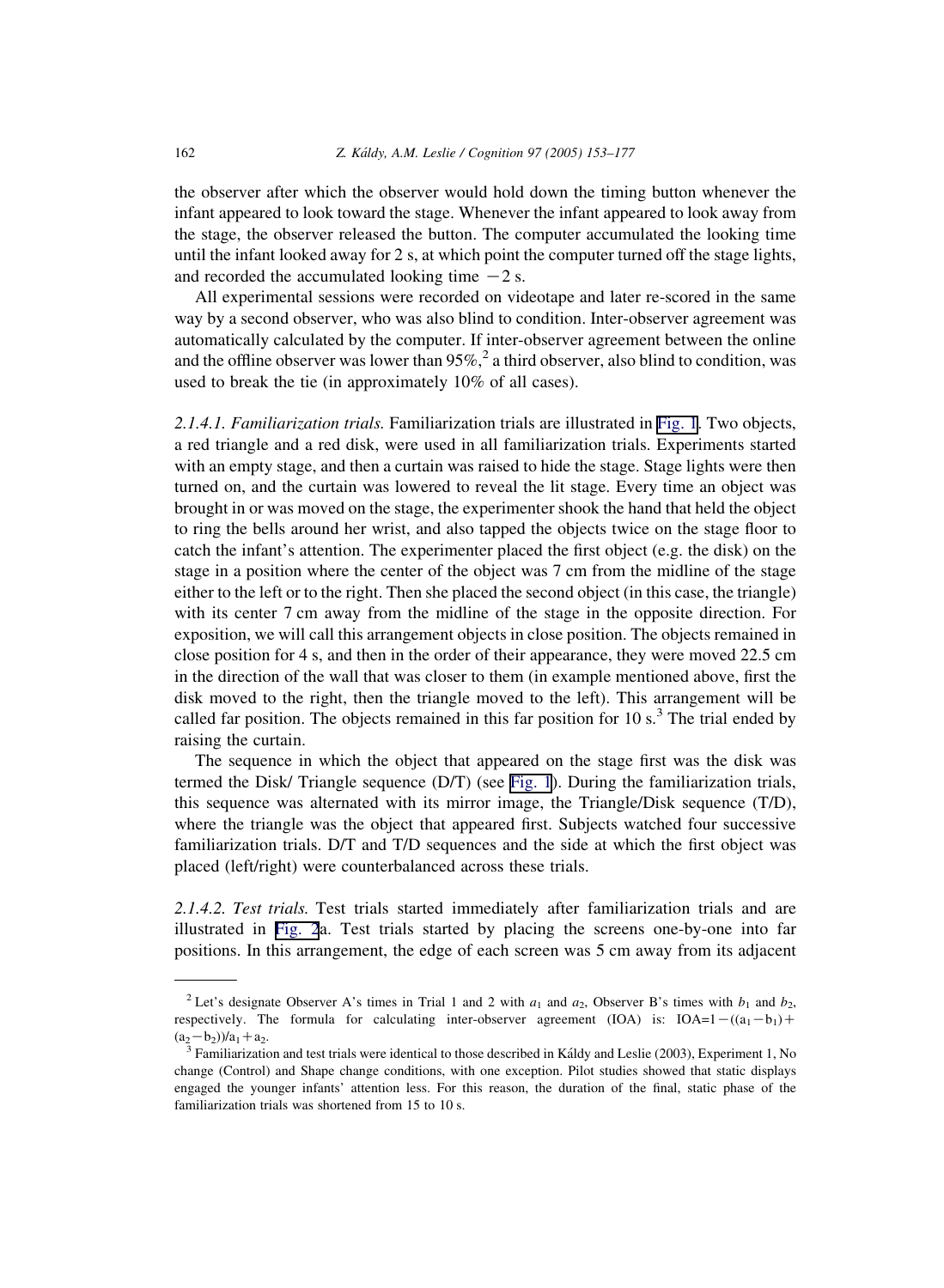wall and the distance was 38 cm between them. Each screen contained an object perched on its ledge, and hidden from the infant's view. After each screen was placed onto the stage, the experimenter silently removed its surreptitiously hidden object from the ledge to a position 1 cm behind the ledge. Then the two objects that were shown in the familiarization trials, that is, the triangle and the disk, were placed one-by-one in close position, where they remained for 4 s, as in familiarization trials. After this, in order of their appearance, the triangle and the disk were moved behind the screen closer to them respectively, where, unknown to the infants, they were placed directly on the ledge. Four seconds after the second object disappeared, the screens were simultaneously raised, with the hidden objects on their ledges (and therefore removed from the stage). This revealed the pair of objects that were surreptitiously brought in with the screens. Thus, the first-hidden object was occluded for 7 s, while the lasthidden object was occluded for 4 s.

As in familiarization trials, the first object to be displayed (triangle or disk) was alternated from trial to trial. The trial where the first object was the disk is called again D/T trial, its mirror image is called the T/D trial. Infants who had seen the D/T trial in their last familiarization trial saw the T/D trial in their first test trial and vice versa.

When the screens were removed, the experimenter signaled the observer, and the recording of looking time started. The trial ended when the infant looked away for two consecutive seconds, as determined by the online observer and measured by the computer. At the end of the trial, the computer turned the lights off, and the experimenter raised the curtain. Infants watched two consecutive test trials.

#### 2.2. Results

One subject was excluded as an outlier (looking time: 22.80 s in Trial 1 was more than 2.5 SD from the mean of data in his condition). Data from 23 infants were used in the final analysis. Preliminary analysis showed no effect of gender, age (infants closer to 6 months vs. 7 months), first object shown (triangle/disk) or side of first object (left/right). These factors were dropped from further analysis.

Mean looking times with standard errors by condition and trial are shown in [Fig.](#page-11-0) 3. Looking times were analyzed in a repeated measures  $2 \times 2$  ANOVA with Trials (2) as a within-subject factor and Condition (2) as a between-subject factor.

There was no main effect of Trials  $(F_{1,21} < 1)$ , but the main effect of Condition was significant ( $F_{1,21}$ =6.62, P=0.018). Effect size was estimated using  $\eta^2$ : shape change accounted for 24% of the overall variance. There was no significant interaction between the two factors  $(F_{1,21} < 1)$ .

Planned comparisons with Student's t compared looking times in the two test trials for the experimental groups with the control group. Looking times in the Shape change condition were significantly different ( $t_{21}=2.47$ ,  $P=0.022$ , two-tailed) from controls in Trial 1, but not in Trial 2 ( $t_{21}$ =1.69, P=0.11, two-tailed). Non-parametric tests (Mann– Whitney) showed similar results: for Trial 1,  $z=2.15$ ,  $P=0.032$ ; for Trial 2,  $z=1.17$ ,  $P=$ 0.26 (two-tailed tests).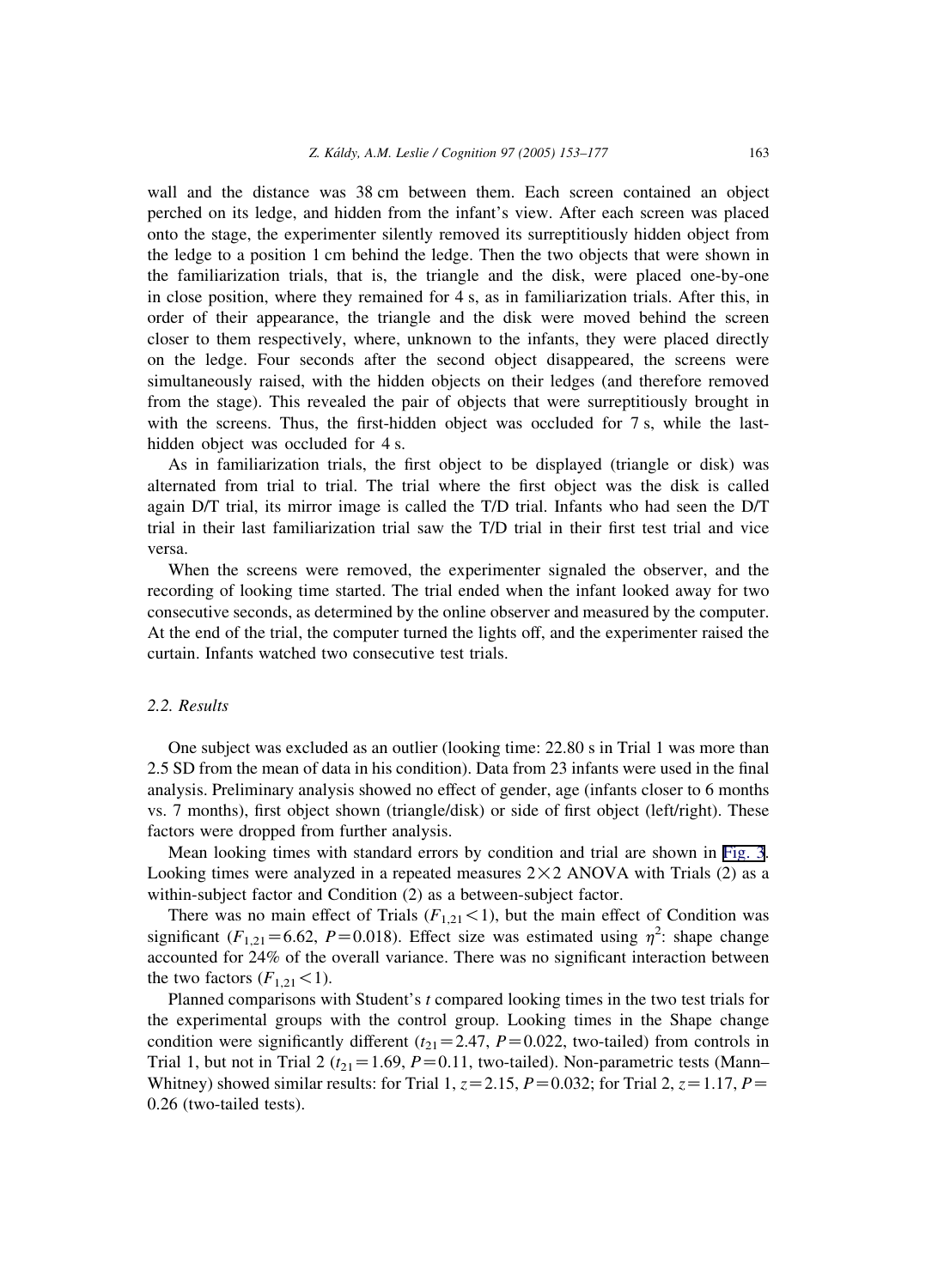<span id="page-11-0"></span>

Fig. 3. Mean looking times in Experiment 1 by condition and trial (in seconds). Error bars represent  $\pm$  1 SE of the mean.

## 2.3. Discussion

Experiment 1 showed that 6.5-month-old infants are able to use featural information (shape) to identify objects by location in the same paradigm that 9-month-olds do. Infants of this age are able to bind shape information to an object representation and subsequently use that information to identify the object after it has been revealed.

Did infants in Experiment 1 remember the shape of both of the objects, or only one of the objects? Their response might have been based on information just from the lasthidden object, given that information about the last-hidden object need only remain in memory for a relatively short period before the screen is removed, as compared to the firsthidden object. Attending only to the last-hidden object would allow detection of change with a lesser memory load; while recognizing the change in the first-hidden object would require a higher memory load. We raised the same question in a previous study with 9-month-old infants (Káldy  $&$  [Leslie,](#page-23-0) 2003), and found that these infants did, in fact, remember the object with the higher memory load. In experiment 2, we address this issue again but in regard to younger infants.

#### 3. Experiment 2: shape change with two screens (only first screen removed)

In all multiple object experiments, the question of whether infants attend to all of the objects or just a subset of them arises, but is seldom addressed. In order to test whether infants merely sample one of the objects or remember both objects in our two-screen paradigm, a second experiment was conducted. In this new version only one of the screens was removed, namely, the one that hid the *first*-hidden object. Removing this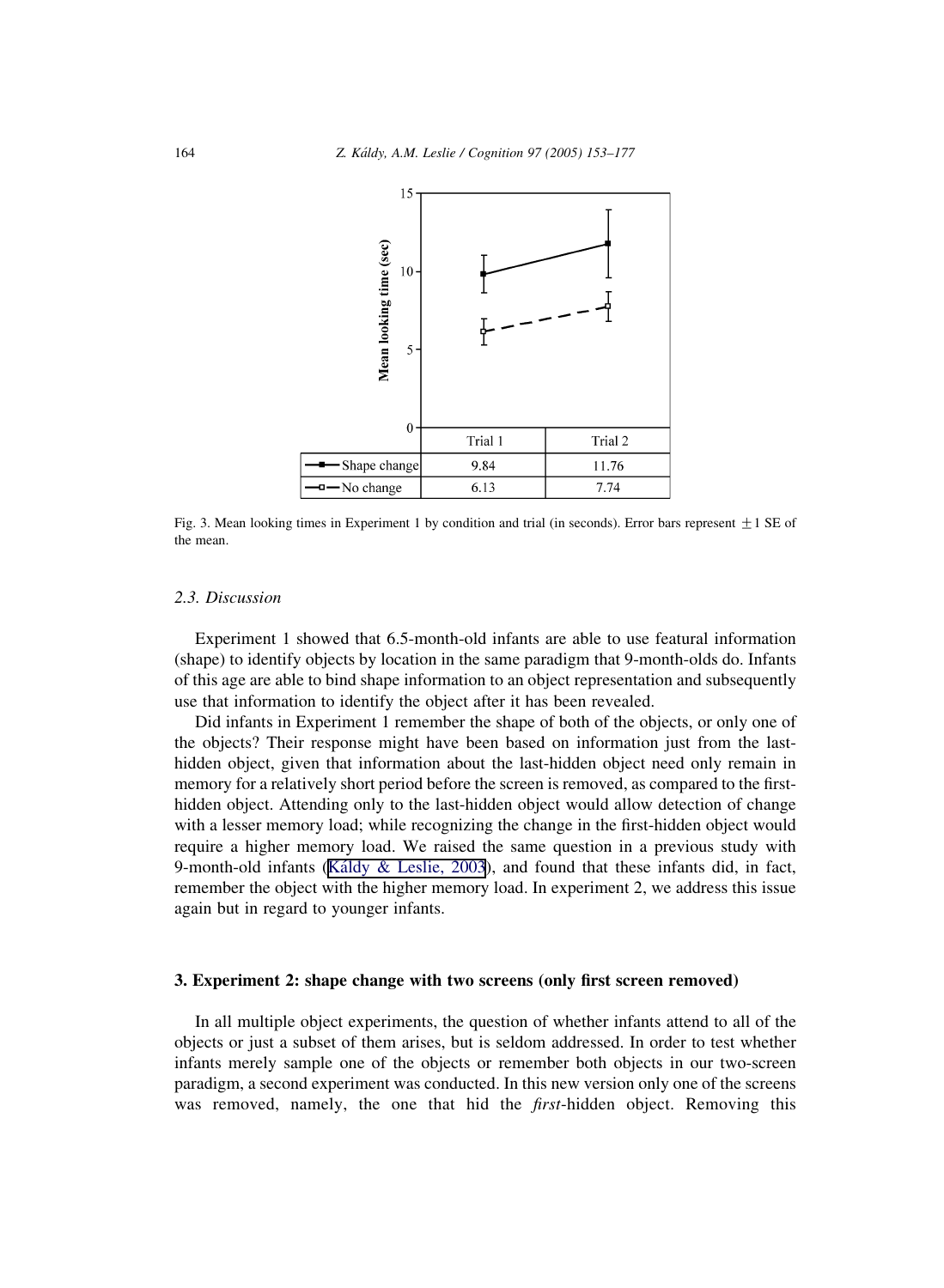screen provides the 'harder' test. For example, if the triangle had moved behind the left screen and then the disk had moved behind the right screen, only the left screen would be removed. In the No change (Control) condition, the screen would reveal a triangle, while in the Shape change condition it would reveal a disk. If both screens are removed together, as in experiment1, infants might look longer because they detected only that the 'easy' last hidden object had changed unexpectedly, not because they detected that both hidden objects had changed. The sub-sampling hypothesis was tested by revealing only the first-hidden object, as opposed to the last-hidden object, because this provides a stronger test.

## 3.1. Method

## 3.1.1. Design

Experiment 1 was repeated, but this time only one of the screens was removed (see [Fig.](#page-7-0) 2b for test events). The removed screen was always the one for the first-hidden object. Therefore, infants had to remember this object while the second object was moved and hidden behind the other screen.

Crucially, in this experiment as in Experiment 1, D/T and T/D trials alternated with each other. That is, if the first familiarization trial began with a disk on the right, then the next trial would begin with a triangle on the right. This trial-by-trial alternation of shape by side continued throughout the experiment, including throughout the test trials. Shape by side was counterbalanced, so that half the infants began with the disk on the right and half began with the triangle on the right. Alternating sidedness of shape prevents infants from simply associating a given shape with a particular side of the stage because across trials each shape will be associated equally often with each side. Instead, infants must attend to the particular side of a given shape *on each trial*, if they are to notice an unexpected outcome.

#### 3.1.2. Subjects

Thirty-two healthy full-term infants (18 females, 14 males) participated in the study (age range: 6 months 0 days–6 months 30 days, mean age  $=6$  months 14 days,  $SD = 10.2$ ) days), with 17 infants in the No change (Control) and 15 in the Shape change condition. Six additional infants were excluded due to experimental error  $(3)$ , equipment failure  $(1)$ or fussiness (2). Parents were recruited in the same manner as in Experiment 1.

#### 3.1.3. Apparatus, stimuli and procedure

The apparatus and stimuli were the same as in Experiment 1. Familiarization and test procedure was the same as in Experiment 1, except that in the outcome phase only one of the screens was removed (for test trials, see [Fig.](#page-7-0) 2b). Only the screen occluding the *first* object to be hidden was removed. The other screen that was hiding the last object remained in far position on the stage. The time elapsed between hiding and revealing the first object was approximately 7 s.

Data measuring and recording methods were the same as in Experiment 1. Interobserver agreement was 95% or higher in all cases.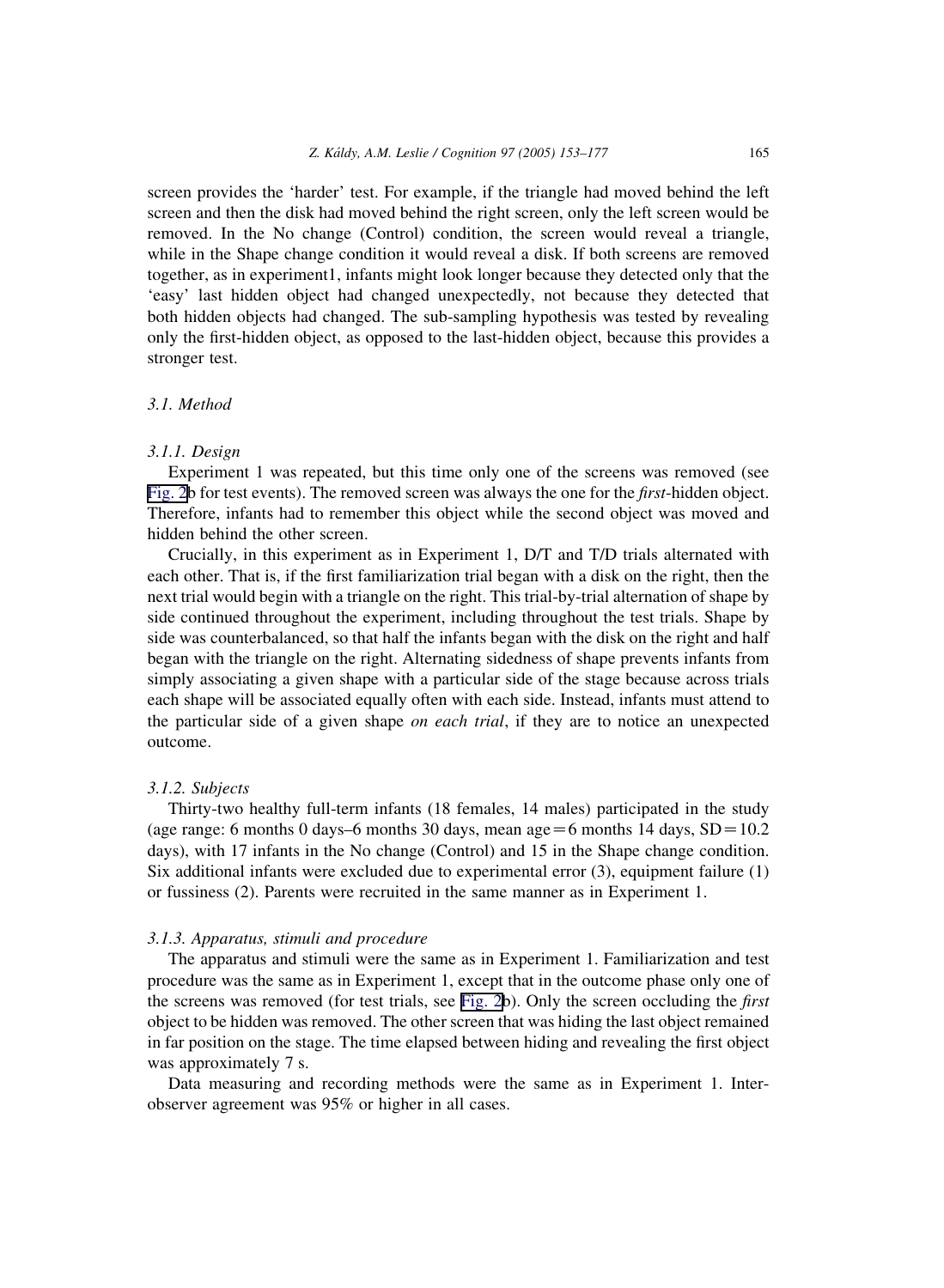# 3.2. Results

One subject was excluded as an outlier (looking time: 35.7 s in Trial 2, more than 2.5 SD from the mean data of his condition). Data from 31 infants were used in the final analysis.

Preliminary analysis showed no effect of gender, age, first object shown (triangle/disk) and side of first object (left/right), and these factors were dropped from further analysis.

Mean looking times with standard errors by conditions and by test trials are shown in Fig. 4. Looking times were analyzed in a repeated measures  $2 \times 2$  ANOVA with Trials (2) as a within-subject factor and Condition (2) as a between-subject factor. The main effect of Trials was significant  $(F_{1,29} = 4.91, P = 0.035)$ , reflecting declining looking times across trials, while the main effect of Condition was not significant ( $F_{1,29}$  < 1, P n. s.). The two factors did not interact significantly ( $F_{1,29}$ =2.97, P=0.095), but looking times in the Shape change condition group tended to decline more across trials.

Effect size was estimated using  $\eta^2$ : shape change accounted for approximately 0% of the variance. Planned comparisons with Student's  $t$  compared looking times for the experimental group with the control group for each test trial. Looking times in the Shape change condition were not significantly different from controls (Trial 1,  $t_{29}=0.79$ , P= 0.44, Trial 2,  $t_{29}=0.92$ ,  $P=0.36$ , two-tailed tests). Non-parametric tests showed similar results: for Trial 1,  $z=0.69$ ,  $P=0.48$ ; for Trial 2,  $z=0.83$ ,  $P=0.42$  (two-tailed tests).

#### 3.3. Discussion

Experiment 2 demonstrated that 6.5-month-old infants did not remember the shape of the first hidden object in the two-screen paradigm. The results of Experiment 1 and 2 together suggest that 6.5-month-old infants only remember the *last* hidden object in our



Fig. 4. Mean looking times in Experiment 2 by condition and trial (in seconds). Error bars represent  $\pm 1$  SE of the mean.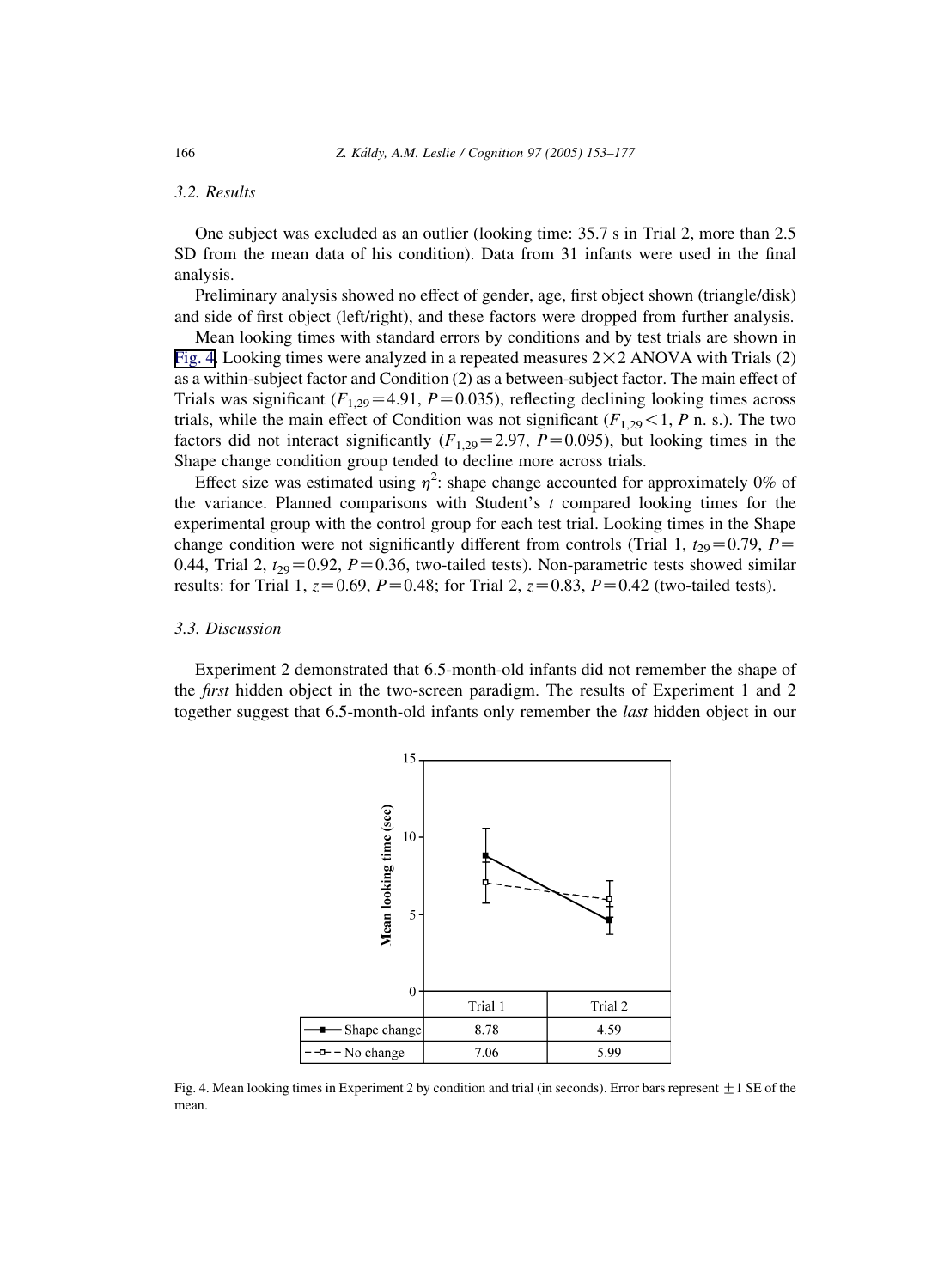object-location task, and this was the reason for the longer looking times in the unexpected condition of Experiment 1. This result of Experiment 2 is congruent with [Wilcox](#page-24-0) and [Schweinle's](#page-24-0) (2002) results with a similar paradigm, but it is in sharp contrast with the earlier reported positive results with older, 9-month-old infants using the same paradigm (see Ka $\delta$ ldy & [Leslie,](#page-23-0) 2003), an issue that we will return to in the general discussion.

# 4. Experiment 3: shape change with one screen

## 4.1. Method

#### 4.1.1. Design

Results of Experiment 1 suggested that identifying an object based on shape is within 6-month-olds' capabilities but is limited to a single object at a time. To directly address this question, Experiment 3 used a simplified paradigm, where only one screen and one object per trial was shown.

Familiarization trials are shown in Fig. 5.

Four familiarization and two test trials were run. Although we used a single object and a single screen, we still used a trial-by-trial alternation method, so that infants had to track the object on a trial-by-trial basis in order to detect an unexpected shape change. Disk and triangle trials alternated from trial to trial during familiarization and test trials. If the object in last the familiarization trial was a disk, then the first test trial presented a triangle and vice versa. Test trials are shown in [Fig.](#page-15-0) 6.



Fig. 5. Familiarization events in Experiment 3. Each infant saw four familiarization events, during which disk trials alternated with triangle trials. The shape of the first object in the sequence was counterbalanced.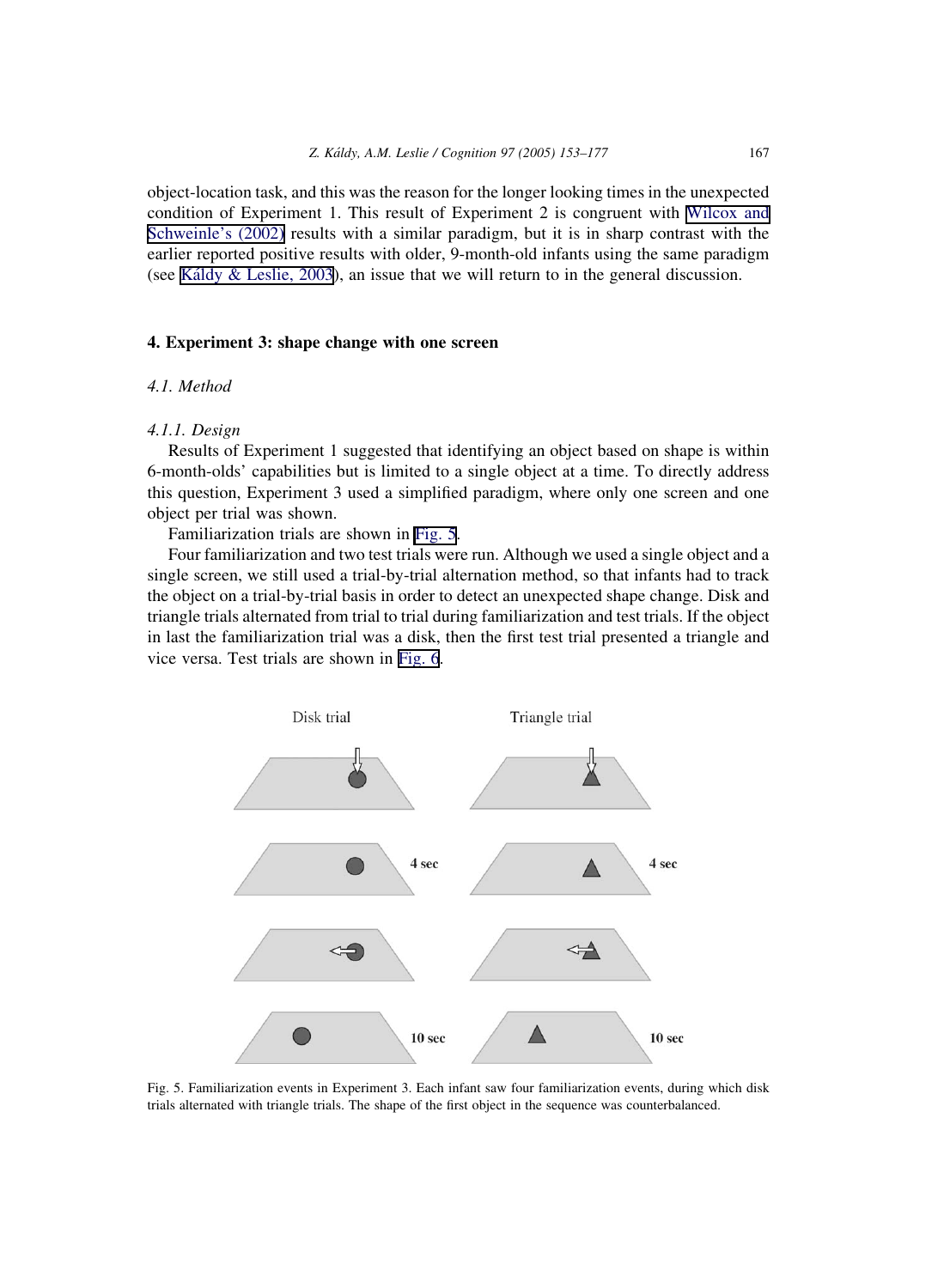<span id="page-15-0"></span>

Fig. 6. Test events in Experiment 3 by condition. After familiarization, each infant saw two test trials, during which disk trials alternated with triangle trials. Here only disk trial is shown.

#### 4.1.2. Subjects

Twenty-five healthy full-term infants (11 females, 14 males) participated in the study (age range: 6 months 0 days-6 month 30 days, mean age=6 month 12 days,  $SD = 8.13$ ) days), 12 in the No change (Control) and 13 in the Shape change condition. Four additional infants were tested but excluded due to experimental error (1) or fussiness (3). Parents were recruited the same way as in Experiment 1.

#### 4.1.3. Apparatus, stimuli and procedure

The apparatus and stimuli were the same as in Experiment 1, except only one screen was used. The time elapsed between hiding and revealing the object was approximately 4 s—corresponding to the hiding time of the second object in Experiments 1 and 2.

Data measuring and recording methods were the same as in Experiment 1. Interobserver agreement was 95% or higher in all cases.

# 4.2. Results

Preliminary analysis showed no effect of gender, age, first object shown (triangle/disk) and these factors were dropped from further analysis.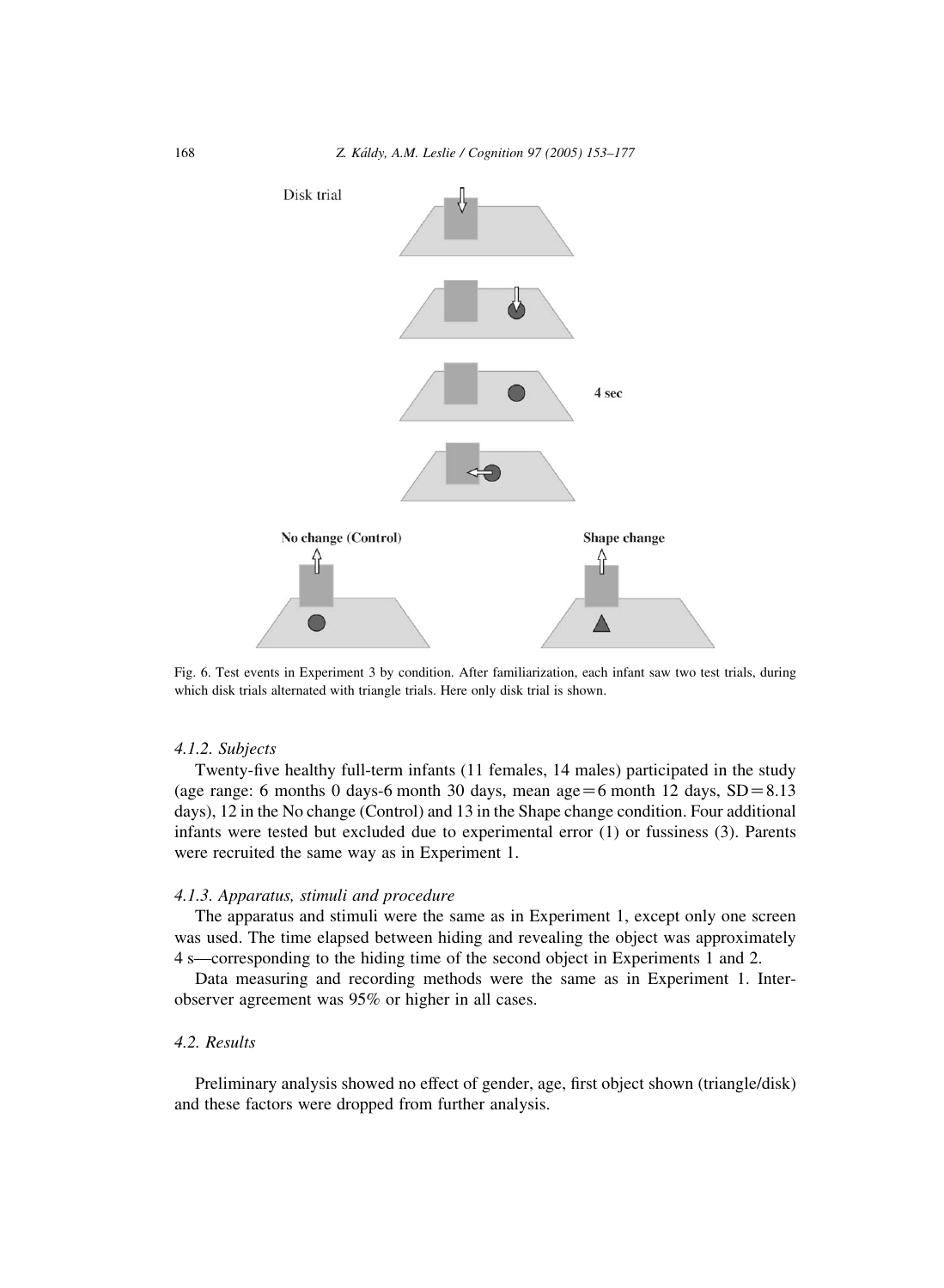

Fig. 7. Mean looking times in Experiment 3 by condition and trial (in seconds). Error bars represent  $\pm$  1 SE of the mean.

Mean looking times with standard errors by conditions and by test trials are shown in Fig. 7. Looking times were analyzed in a repeated measures  $2 \times 2$  ANOVA with Trials (2) as a within-subject factor and Condition (2) as a between-subject factor. There was no effect of Trials ( $F_{1,23}$ <1). The main effect of Condition was highly significant ( $F_{1,23}$ = 11.53,  $P=0.002$ ). There was no significant interaction between the two factors ( $F_{1,23}=$  $1.20, P=0.28$ .

Effect size was estimated using  $\eta^2$ : shape change accounted for 33.4% of the variance. Planned comparisons with Student's t compared looking times in the two test trials for the experimental groups with the control group. Looking times in the Shape change condition were significantly different ( $t_{23}$ =3.20, P=0.004, two-tailed) from controls in Trial 1, and showed a tendency in Trial 2 ( $t_{23}=1.79$ ,  $P=0.086$ , two-tailed). Non-parametric tests showed similar results: for Trial 1,  $z=2.83$ ,  $P=0.004$ ; for Trial 2,  $z=1.96$ ,  $P=0.052$ (two-tailed tests).

#### 4.3. Discussion

The simplified paradigm of Experiment 3 directly tested object identification by shape using one object and one screen per trial. The results showed that infants tracked and remembered the shape of the object from trial to trial and looked longer when the shape of the object had been surreptitiously changed.

Turning to the difference between the results of Ka^ldy and Leslie [\(2003\)](#page-23-0) who found that 9-month-olds succeeded with a first-hidden object shape change, whereas our present results with 6-month-olds show success only with the last-hidden object, we can propose the following hypothesis. Younger infants have succeeded only in those versions of the task where the amount of time while the objects were occluded was relatively short (4 s), while older infants succeeded with both shorter (4 s) and longer occlusion times (7 s). We hypothesize that the failure of young infants in Experiment 2 was not a result of the added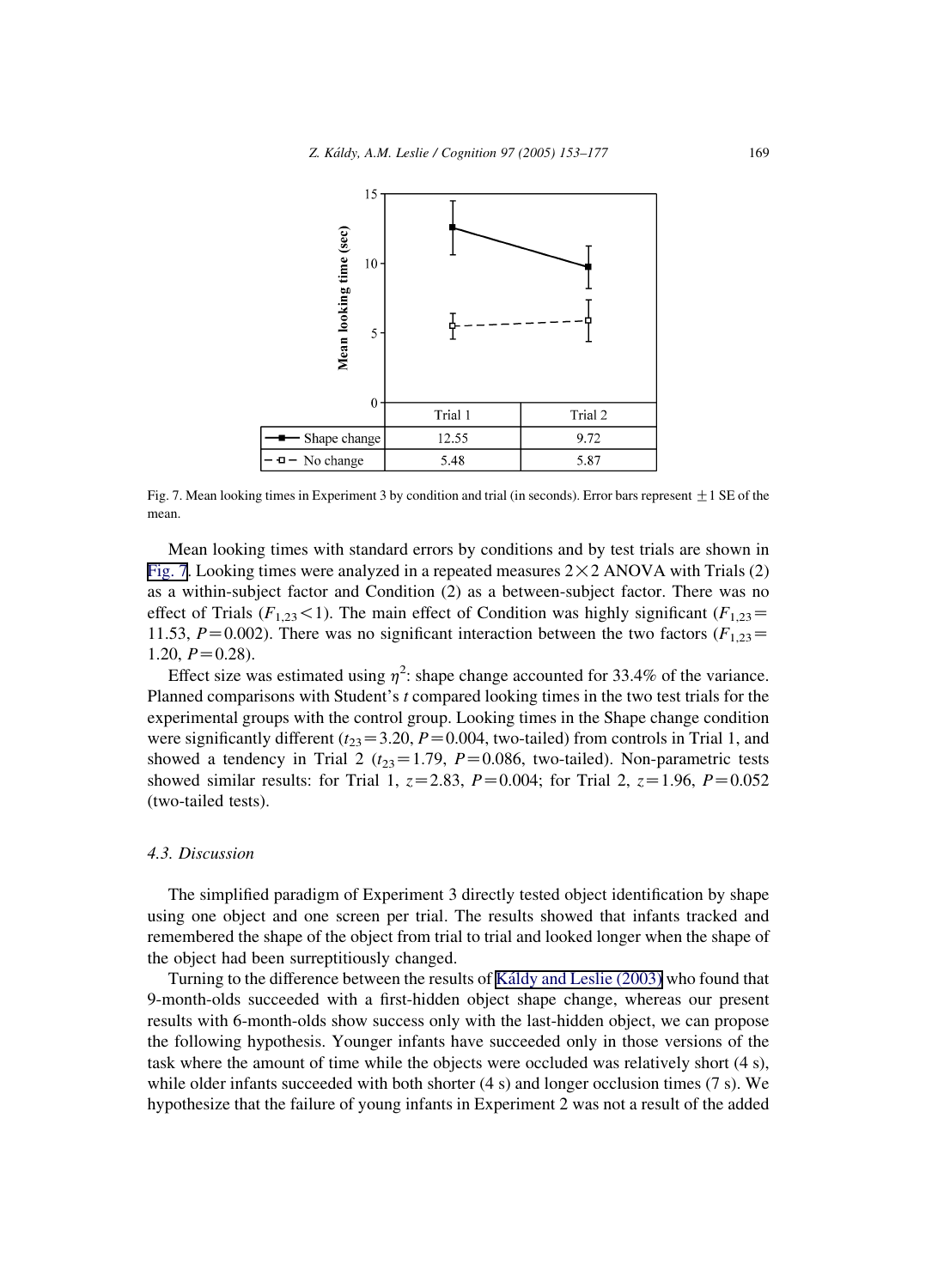distraction of another object or the fact that their attention to the first hiding location was interrupted, but was the result of the fast temporal decay of the memory trace. However, several different memory studies have found positive results with much longer delay times in infants aged 5–8 months ([Baillargeon,](#page-22-0) DeVos, & Graber, 1989; Baillargeon & Graber, 1988; Luo, [Baillargeon,](#page-22-0) Brueckner, & Munakata, 2003; Rose, Feldman, & Jankowski, [2001\)](#page-22-0). In order to test this hypothesis, a fourth experiment that replicated Experiment 3 with a longer, 7 second delay was conducted.

## 5. Experiment 4: shape change with one screen and longer delay

#### 5.1. Method

#### 5.1.1. Design

The design of the experiment was identical to that of Experiment 3, except in the test trials, objects were hidden for a longer period of time (7 s)—matching the delay time of the first-hidden object in Experiments 1 and 2.

## 5.1.2. Subjects

Twenty-four healthy full-term infants (12 females, 12 males) participated in the study (age range: 6 months 0 days-6 month 30 days, mean age  $=$  6 month 11 days, SD $=$ 9.28 days), equal number of them in the No change (Control) and the Shape change condition. 3 additional infants were tested but excluded due to experimental error (1) or fussiness (2). Parents were recruited the same way as in Experiment 1.

#### 5.1.3. Apparatus, stimuli and procedure

The apparatus, stimuli and procedure of this experiment were identical to that of Experiment 3, except in the test trials, objects were hidden for a longer period of time (7 s).

## 5.2. Results

Preliminary analysis showed no effect of gender, age, first object shown (triangle/disk) and these factors were dropped from further analysis.

Mean looking times with standard errors by conditions and by test trials are shown in [Fig.](#page-18-0) 8. Looking times were analyzed in a repeated measures  $2 \times 2$  ANOVA with Trials (2) as a within-subject factor and Condition (2) as a between-subject factor.

There was a significant effect of Condition:  $F_{1,22} = 5.654$ ,  $P < 0.02$ , but not of Trials  $(F_{1,22}$  < 1), and no significant interaction between the two factors  $(F_{1,22}=3.470, P<0.07)$ , though looking times in the unexpected condition trended higher while controls declined.

Effect size was estimated using  $\eta^2$ : shape change accounted for 20.4% of the variance. Planned comparisons with Student's t-test compared looking times in the two test trials for the experimental group with the control group. The observed looking time difference between the two groups was not significant in Trial 1:  $t_{22} = 0.931$ ,  $P < 0.36$ , but was highly significant in Trial 2:  $t_{22}=2.867$ ,  $P < 0.014$  (two-tailed tests). Non-parametric tests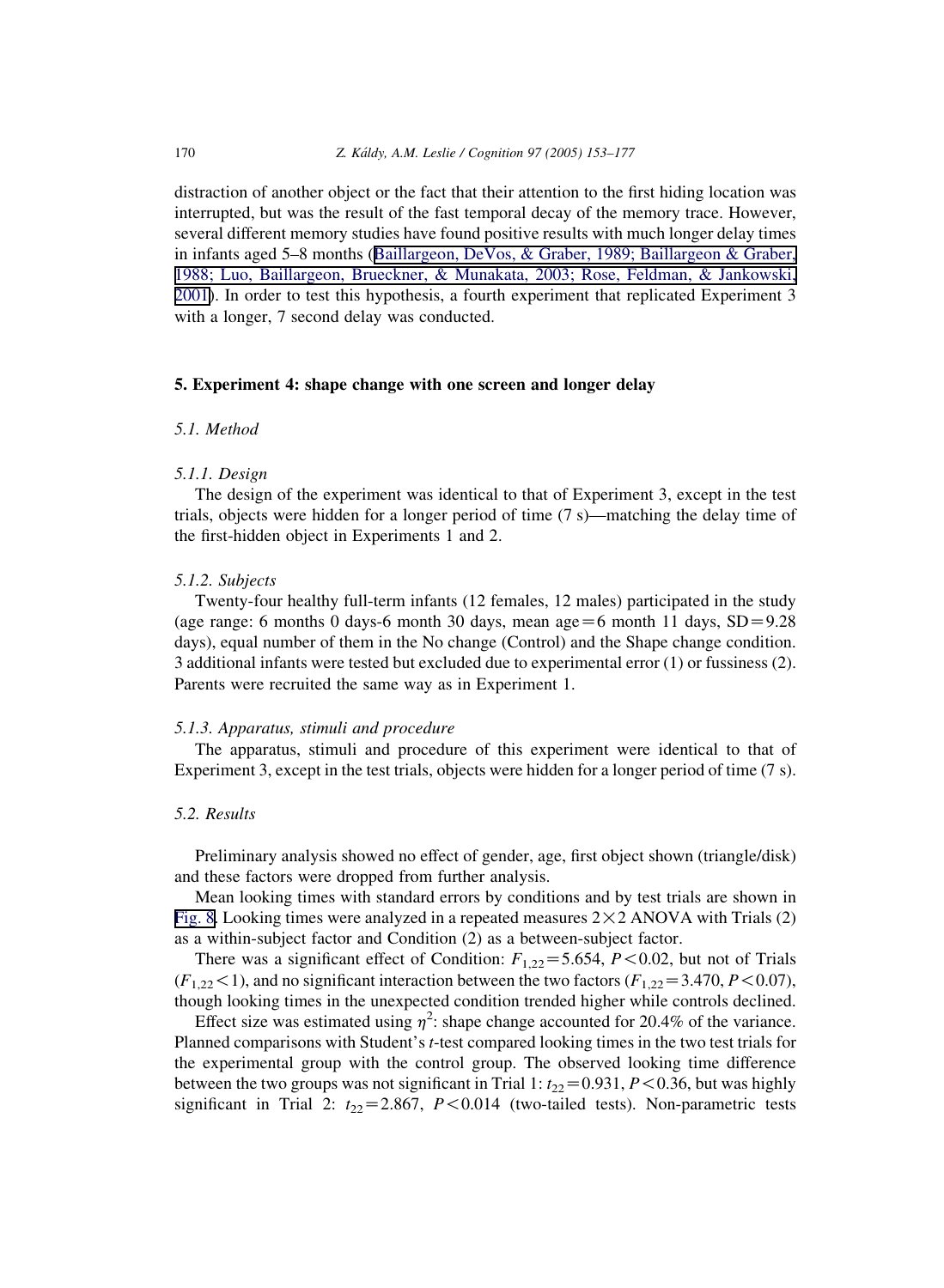<span id="page-18-0"></span>

Fig. 8. Mean looking times in Experiment 4 by condition and trial (in seconds). Error bars represent  $\pm$  1 SE of the mean.

(Mann–Whitney) showed similar results. Trial 1:  $z=1.097$ ,  $P < 0.29$  Trial 2:  $z=2.628$ ,  $P < 0.007$  (two-tailed tests).

## 5.3. Discussion

Results of Experiment 4 showed that infants at 6.5 months of age were able to identify objects by shape even with longer delays (7 s). The length of this delay was identical to the amount of time the first object was occluded in Experiment 2, where we found negative results. The only difference between the two experiments was that during this delay infants saw another object being hidden in Experiment 2, but not in Experiment 4. Therefore, fast memory decay by itself will not explain younger infants' failure to identify the first-hidden object. Instead, it seems that when a subsequent and intervening object-hiding draws attention away, the identity of the previously seen object drops out of infants' memory. Below (Section 6.2) we discuss possible neural substrates for this effect.

## 6. General discussion

The present study explored object identification abilities of 6.5-month-old infants. There were two major findings: first, 6.5-month-olds were able to identify objects based on shape in a simple task where the objects were occluded for a few seconds. Secondly, this ability seemed to be fragile and appeared to break down when infants' attention was distracted during the memory maintenance period with an intervening item. When there was no intervening item (Experiments 3 and 4), six-month-olds succeeded in identifying by shape, even when the retention period was as long as it had been when they failed with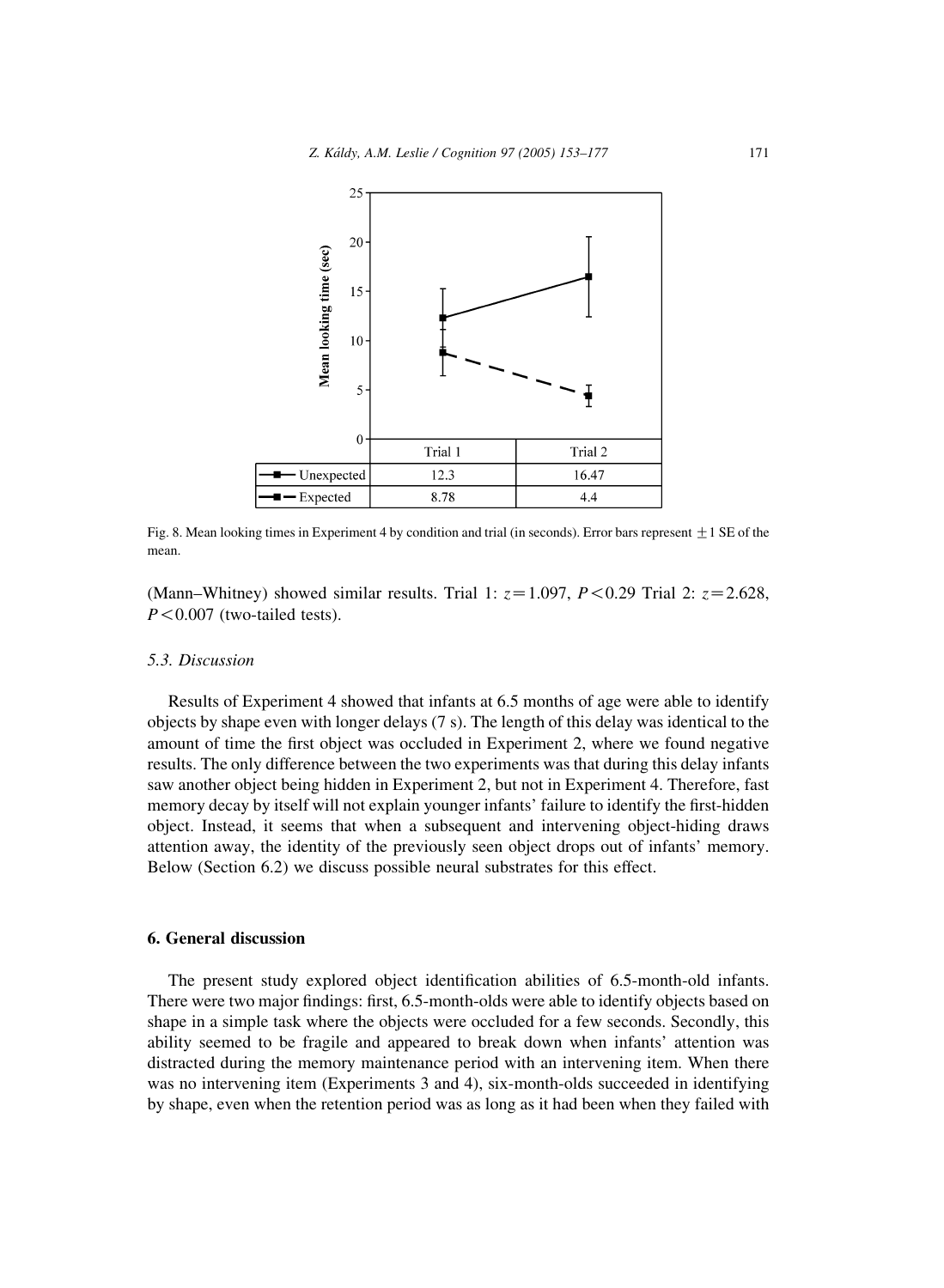<span id="page-19-0"></span>an intervening item. This suggests that it is the intervening item, rather than the delay entailed by itself, that produces difficulty for the younger infant.

Whereas delay by itself cannot account for our findings, there may yet be an effect of delay in combination with the intervening item. If the second object had been occluded for 5 min rather than the 4 s as in experiment 2, 6-month-old infants might fail (however, see Luo et al., [2003\)](#page-23-0). Nevertheless, we must assume that processing an intervening item is critical to their failure. What remains to be decided by future research is whether, to produce this effect, the intervening object simply has to become the focus of attention or whether the intervening item actually has to be hidden. It may be that the attempt to store identity information about the last-hidden object causes the identity information for the old object to be dropped.

It is also important to notice that infants could not simply associate objects with particular locations in our paradigm, since the sidedness of the objects was alternated from trial to trial. This was an essential feature of our design. Suppose the same shaped object had been presented on the same side throughout all trials. In this case, infants could simply have habituated by associating, for example, 'roundness' with the left of the stage and 'triangularity' with the right. On test trials, infants would then have simply reacted to a novel pairing of shape and location without telling us anything useful about object representation. Instead, by alternating shape by side from trial to trial throughout both familiarization and test, each shape is equally associated with each side. Infants were forced to pay attention on each trial to which object went behind which screen. Only if they do this could it be surprising that on a particular trial a particular screen reveals a particular shape. Presumably, a task that requires infants to update their representation of the scene from trial to trial is more demanding on visual working memory ([Leslie](#page-23-0)  $\&$ Káldy, 2001), than a task in which a stable representation can be constructed across trials. Nevertheless, infants succeeded in our task in Experiments 1, 3 and 4.

# 6.1. Neurophysiological development of object identification

These results are particularly interesting in relation to our earlier findings reported in Káldy and Leslie [\(2003\).](#page-23-0) A developmental pattern of successes and failures in object identification is summarized in Table 1.

Summing up the results of the present study and of Katley and Leslie [\(2003\)](#page-23-0), we can say that between 6.5 and 9 months of age infants become capable of (1) identifying two objects by feature *and* location, that is, integrating what and where information in two separate

|             |                | 6.5-month-olds | 9-month-olds |       |  |  |
|-------------|----------------|----------------|--------------|-------|--|--|
|             |                | <b>Shape</b>   | Shape        | Color |  |  |
| Two screens | Both removed   |                |              |       |  |  |
|             | Only first one |                |              |       |  |  |
| One screen  |                |                |              |       |  |  |

Table 1

Findings of the present study contrasted with results of Káldy and Leslie [\(2003\)](#page-23-0)

For the study involving 9-month-olds and one screen, see Ka´ldy and Leslie [\(2002\).](#page-23-0) Checkmarks indicate success;  $\times$ , symbols indicates failure.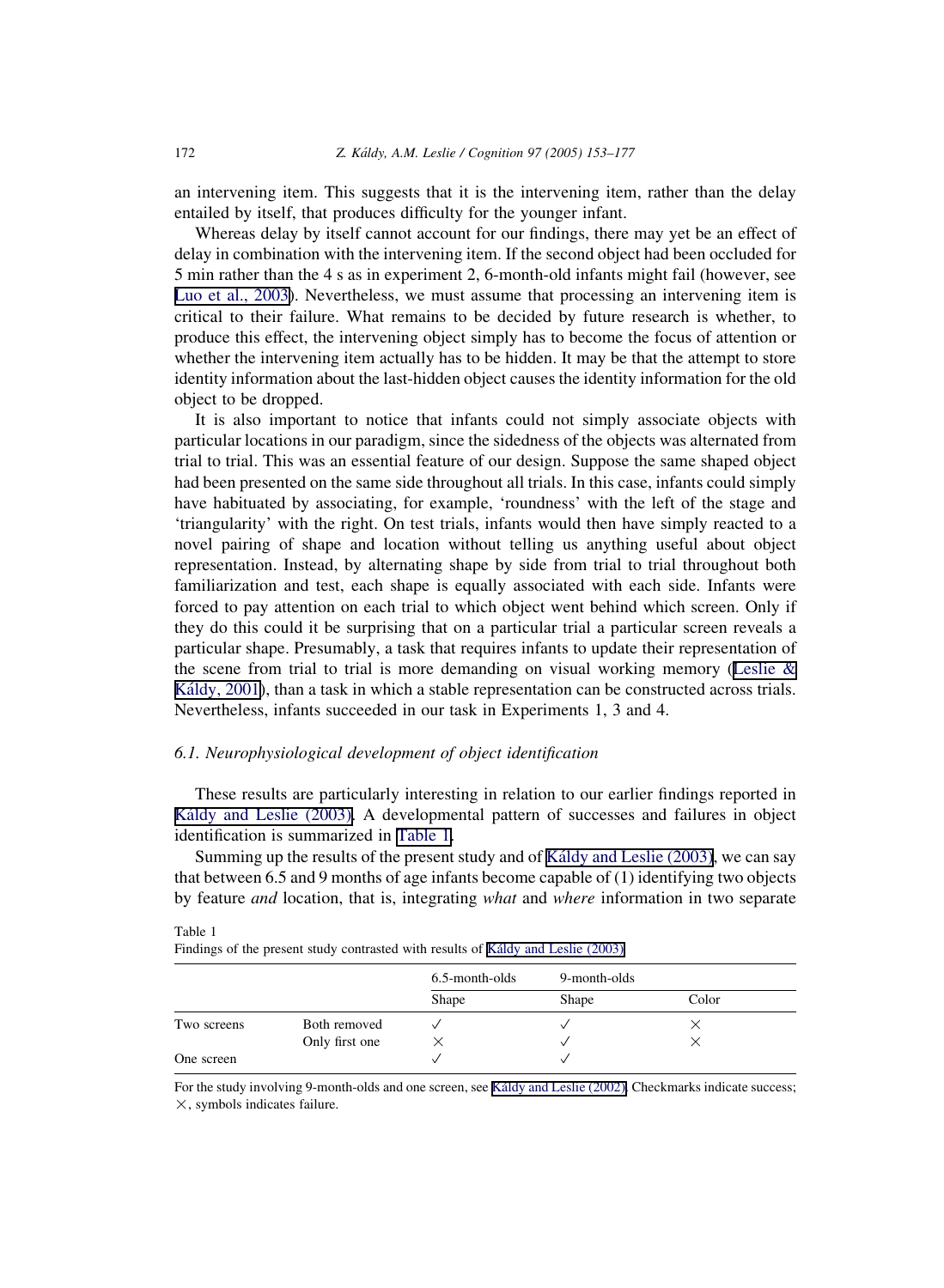representations, and (2) remembering the identity of an object, even after their attention is redirected to a second object hiding during the memory delay period. Since there were no significant age trends within either of the two samples, the predictions regarding the time of the shift can be limited to the period between 7 months and 8.5 months. Let's examine the neurophysiological implications of these two results in turn.

## 6.2. Integrating 'what' and 'where' information

Higher level processing of visual information is more or less segregated into two separate cortical streams in the brain: one is more concerned with object recognition, the other one with space and visually guided action. We interpreted our results with 9-month-old infants (Káldy & [Leslie,](#page-23-0) 2003) as evidence for integration of information from these two streams, since these infants were able to use features to identify objects, binding shape information to object representations at specific locations. Shape information is represented in both the ventral and the dorsal streams (Kraut, Hart, Soher, & [Gordon,](#page-23-0) 1997; Murata, Gallese, [Luppino,](#page-23-0) Kaseda, & Sakata, 2000). However, we do not think that our 9-month-old infant subjects were relying on dorsal shape representations, since in adults these representations are active only briefly, for less than  $5 \text{ s}$  (Hu & [Goodale,](#page-23-0) 2000) and only *after* an action is cued and while the target remains visible ([Westwood](#page-24-0)  $\&$ [Goodale,](#page-24-0) 2003). None of these conditions obtained in our experiments with infants: target objects were invisible for more than 5 s and did not cue action. We therefore believe it is unlikely that dorsal shape information was available to our infants and must therefore have been represented ventrally. However, information from the dorsal stream was needed in order to localize the objects in our tasks. Putting this together suggests that the integration of ventral and dorsal streams—the 'what' and 'where'—is in place by 9 months for two objects and by 6.5 months for a single object. We discuss the specific involvement of the ventral stream in Section 6.2.1.

# 6.2.1. A memory span of one?

Regarding the failure at 6.5 months of age to remember the first one out of two serially hidden objects, we have formulated a hypothesis that allows us to make connections with some recent neuroscientific findings. This hypothesis is that in the gradual process of object working memory development, 6.5-month-old infants are at a stage when they can detect an identity violation by features in a memory task, but not if they see an intervening object in the retention period. (For a more detailed discussion of this hypothesis, see Katldy & [Sigala,](#page-23-0) 2004)

In monkeys, visual recognition memory is most commonly measured by the 'delayed matching to sample' (DMS) task. Typically in these studies, a sample object is presented at the start of the trial, followed by a delay and then one or more test objects shown sequentially. The monkey is rewarded for indicating which test object matches the sample. According to Suzuki (Suzuki, 1999; Suzuki, Miller, & [Desimone,](#page-23-0) 1997), a particular part of the medial temporal cortex called the entorhinal cortex demonstrates memory-related responses while the monkey is working on the DMS task. In the standard version of the DMS task, a given non-match test object is presented only once within a given trial. For example, a particular stimulus sequence in a trial might be ABCA ('A' being the sample),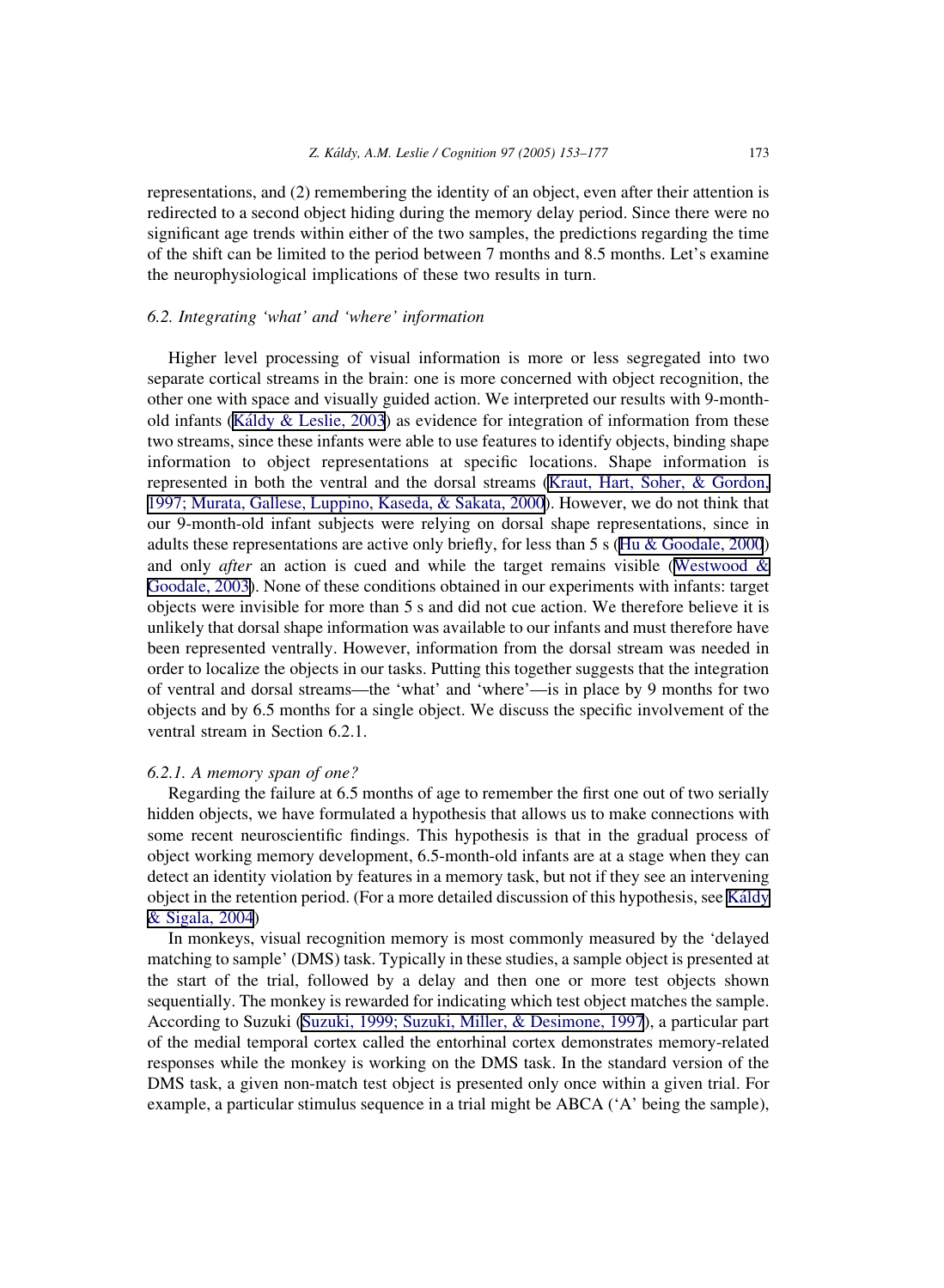in which the B and the C appear only once in the sequence. In a new variation first used by Miller and [Desimone](#page-23-0) (1994), one of the non-matching test stimuli is repeated within the sequence (for example, the sequence might be ABBA). [Suzuki](#page-23-0) et al. (1997) have shown that memory-related responses in the entorhinal cortex are only characteristic of the to-beremembered object (in this example, the A object). In other words, these cells do not react to the simple repetition of item B. In addition to this, these responses persist even with several intervening items between the sample and the match.

The ABBA task and the two-object-two-screen task that we used in Experiment 2 have a number of similarities. The subject only 'passes' the test if he or she is able to identify an item as being the same or different than a previous item—even if they have seen some other objects in the meantime. One difference between the tasks is that monkeys are trained to actively remember features of objects, whereas our infants respond spontaneously. The significance of this difference deserves further study. Nevertheless, evidence from the neuroscientific literature clearly indicates that the entorhinal cortex, as well as other medial temporal areas such as the parahippocampal cortex, plays a crucial part in object-location memory, and we hypothesize that a significant step in the maturation of these areas makes the behavioral shift between 7 and 8.5 months possible. Younger, 6.5-month-old infants can only hold on to the last object that they have seen occluded, but by 9 months, infants become capable of holding an object in working memory while their attention is distracted by the movement and hiding of an intervening object.

#### 6.3. Summary of recent results on object identification

Finally, we summarize results from seven recent studies of object identification in infancy. Table 2 shows the observed pattern of successes and failures in eight different age groups ranging from 4 to 12 months.

| <b>Object identification</b>                  | M&J | N<br>et al. | S<br>et al. |     | <b>W&amp;S   K&amp;L2   W&amp;S   K&amp;L1</b> |     |   | т<br>et al. |
|-----------------------------------------------|-----|-------------|-------------|-----|------------------------------------------------|-----|---|-------------|
| age (months)                                  | 4   | 5           |             | 5.5 | 6.5                                            | 7.5 | 9 |             |
| <b>BY FEATURE</b>                             |     |             | X           | X   |                                                |     |   | v<br>V<br>A |
| <b>BY LOCATION</b>                            |     |             |             |     |                                                |     |   |             |
| <b>BINDING FEATURE</b><br><b>AND LOCATION</b> | X   | X           |             |     | X                                              |     | N |             |

Table 2

Summary of results on object identification capabilities in infancy

Featural difference used in studies: shape (indicated by light grey shading), color (indicated by dark grey), complex featural difference: shape, color and texture (indicated by no shading). List of studies cited: M&J: [Mareschal](#page-23-0) and Johnson (2003); N et al.: [Newcombe](#page-23-0) et al. (1999); S et al.: Simon et al. [\(1995\)](#page-23-0); W&S: [Wilcox](#page-24-0) and [Schweinle](#page-24-0) (2002); K&L1: Káldy and Leslie [\(2003\);](#page-23-0) K&L2: Káldy and Leslie (present publication); T et al.: [Tremoulet](#page-24-0) et al. (2000). Checkmarks indicate success;  $\times$  symbols indicates failure.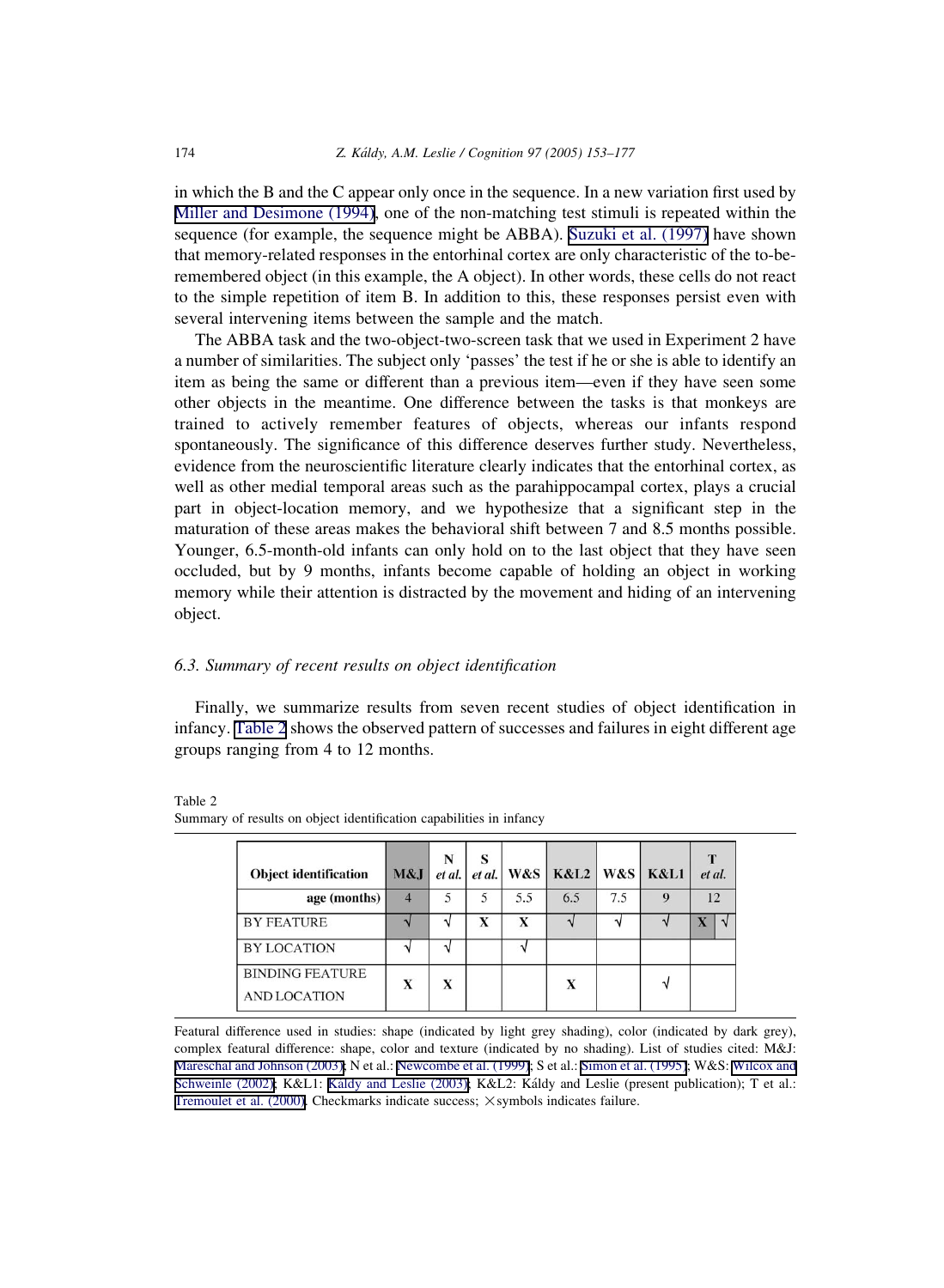<span id="page-22-0"></span>These studies have used different stimuli (real objects vs. computer-animated images), different methods (habituation vs. familiarization, within- vs. between- subjects designs, event-mapping vs. event-monitoring) and tested different perceptual features (shape, color or complex differences between toys: see [Table](#page-19-0) 1). A few trends seem to be clear already. Identification by feature starts developing relatively early, with the exact age depending on the particular feature dimension in question. There is also some evidence pointing to early capabilities of object identification by location, but more studies are needed. Binding features to two distinct object representations and keeping track of their respective locations is a capability that so far has only been found in 9-month-old infants.

#### 6.4. In conclusion

The study of the questions first raised by Gerald Gratch in the 1970s has gained new impetus in the past few years. These studies point to an important developmental trend during the first year of life: infants' capacity to remember features of objects and identify them based on these features develops gradually. Tracking the locations of the objects so identified is an even more complex task. Our present recent results show that 6.5-monthold infants are able to track only one object and identify it by shape. If a second object is introduced, these infants loose track of the identity of the first one, and only remember the last one reliably. Delay times in these serial tasks are important, but by itself do not explain the apparent lack of memory. Instead, the role of the intervening item must be considered. By 9-months, however, infants can maintain two separate object representations at the same time and identify objects based on location as well as on feature: they know what object of two went where. The study of the unfolding of the remarkable ability to keep track of objects in the world continues.

#### Acknowledgements

The research reported here was supported by the National Science Foundation grant BCS-0079917 awarded to AML.

## References

- Baillargeon, R. (1986). Representing the existence and the location of hidden objects: Object permanence in 6- and 8-month-old infants. Cognition, 23, 21–41.
- Baillargeon, R. (1987). Young infants' reasoning about the physical and spatial properties of a hidden object. Cognitive Development, 2, 179–200.
- Baillargeon, R., DeVos, J., & Graber, M. (1989). Location memory in 8-month-old infants in a non-search A-not-B task: Further evidence. Cognitive Development, 4, 345–367.
- Baillargeon, R., & Graber, M. (1988). Evidence of location memory in 8-month-old infants in a nonsearch A-not-B task. Developmental Psychology, 24, 502–511.
- Baillargeon, R., Spelke, E. S., & Wasserman, S. (1985). Object permanence in five-month-old infants. Cognition, 20, 191–208.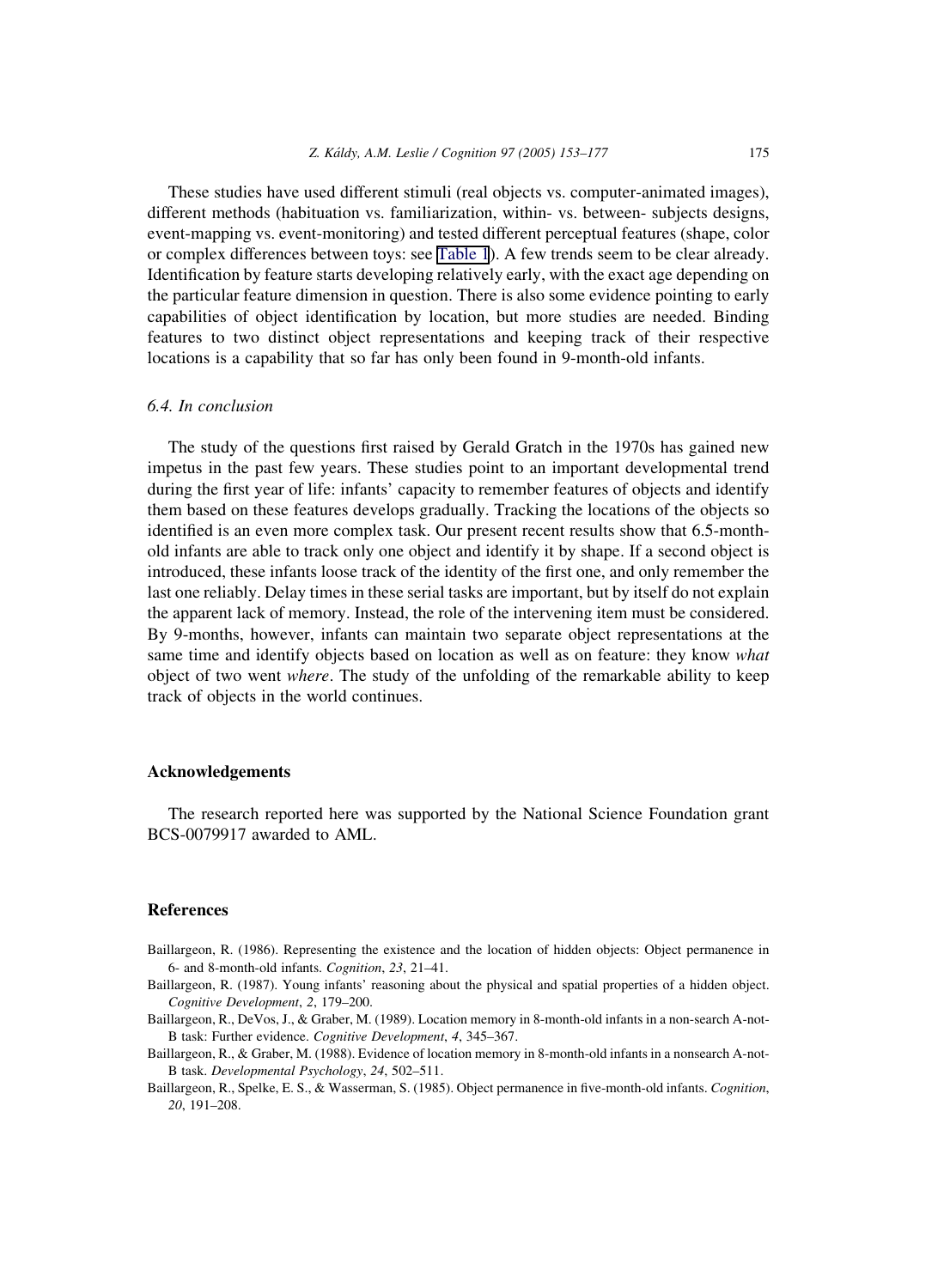- <span id="page-23-0"></span>Bonatti, L., Frot, E., Zangl, R., & Mehler, J. (2002). The human first hypothesis: Identification of conspecifics and individuation of objects in the young infant. Cognitive Psychology, 44, 388–426.
- Crognale, M. A. (2002). Development, maturation, and aging of chromatic visual pathways: VEP results. Journal of Vision, 2, 438–450.
- Gratch, G. (1976). On levels of awareness of objects in infants and students thereof. Merrill-Palmer Quarterly, 22, 157–176.
- Hu, Y., & Goodale, M. A. (2000). Grasping after a delay shifts size-scaling from absolute to relative metrics. Journal of Cognitive Neuroscience, 12, 856–868.
- Káldy, Z., & Leslie, A. M. (2002). Competition for working memory resources in 9-month-olds infants International Conference on Infant Studies (ICIS), April, Toronto, Ont. Canada.
- Káldy, Z., & Leslie, A. M. (2003). Identification of objects in 9-month-old infants: Integrating 'what' and 'where' information. Developmental Science, 6, 360–373.
- Káldy, Z., & Sigala, N. (2004). The neural mechanisms of object working memory: What is where in the infant brain? Neuroscience and Biobehavioral Reviews, 28, 113–121.
- Kraut, M., Hart, J., Soher, B. J., & Gordon, B. (1997). Object shape processing in the visual system evaluated using functional MRI. Neurology, 48, 1416–1420.
- LeCompte, G. K., & Gratch, G. (1972). Violation of a rule as a method of diagnosing infants' levels of object concept. Child Development, 43, 385–396.
- Leslie, A. M., & Káldy, Z. (2001). Indexing objects in infant working memory. Journal of Experimental Child Psychology, 78, 61–74.
- Leslie, A. M., & Keeble, S. (1987). Do six-month-old infants perceive causality? Cognition, 25, 265–288.
- Leslie, A. M., Xu, F., Tremoulet, P., & Scholl, B. (1998). Indexing and the object concept: Developing 'what' and 'where' systems. Trends in Cognitive Sciences, 2, 10–18.
- Luo, Y., Baillargeon, R., Brueckner, L., & Munakata, Y. (2003). Reasoning about a hidden object after a delay: Evidence for robust representations in 5-month-old infants. Cognition, 88, B23–B32.
- Mareschal, D., & Johnson, M. H. (2003). The "what" and "where" of object representations in infancy. Cognition, 88, 259–276.
- Miller, E. K., & Desimone, R. (1994). Parallel neuronal mechanisms for short-term memory. Science, 263, 520–522.
- Murata, A., Gallese, V., Luppino, G., Kaseda, M., & Sakata, H. (2000). Selectivity for the shape, size, and orientation of objects for grasping in neurons of monkey parietal area AIP. Journal of Neurophysiology, 83, 2580–2601.
- Needham, A. (2001). Object recognition and object segregation in 4.5-month-old infants. Journal of Experimental Child Psychology, 78, 3–22.
- Newcombe, N., Huttenlocher, J., & Learmonth, A. (1999). Infants' coding of location in continuous space. Infant Behavior and Development, 22, 483–510.
- Rose, S. A., Feldman, J. F., & Jankowski, J. J. (2001). Visual short-term memory in the first year of life, capacity and recency effects. Developmental Psychology, 37, 539–549.
- Saal, D. R. (1976). A study of the development of object conception in infancy: Varying the degree of discrepancy between the disappearing and reappearing object. Dissertation Abstracts International, 36, 3582–3583.
- Santos, L. R., Sulkowski, G. M., Spaepen, G. M., & Hauser, M. D. (2002). Object individuation using property/kind information in rhesus macaques (Macaca mulatta). Cognition, 83, 241–264.
- Simon, T. J., Hespos, S. J., & Rochat, P. (1995). Do infants understand simple arithmetic? A replication of Wynn (1992). Cognitive Development, 2, 253–269.
- Spelke, E. S. (1988). The origins of physical knowledge. In L. Weiskrantz (Ed.), Thought without language (pp. 168–184). Oxford, UK: Oxford University Press, 168–184.
- Spelke, E. S. (1994). Initial knowledge: Six suggestions. Cognition, 50, 431–445.
- Spelke, E. S., Breinlinger, K., Macomber, J., & Jacobson, K. (1992). Origins of knowledge. Psychological Review, 99, 605–632.
- Suzuki, W. A. (1999). The long and the short of it: Memory signals in the medial temporal lobe. Neuron, 24, 295–298.
- Suzuki, W. A., Miller, E. K., & Desimone, R. (1997). Object and place memory in the macaque entorhinal cortex. Journal of Neurophysiology, 78, 1062–1081.